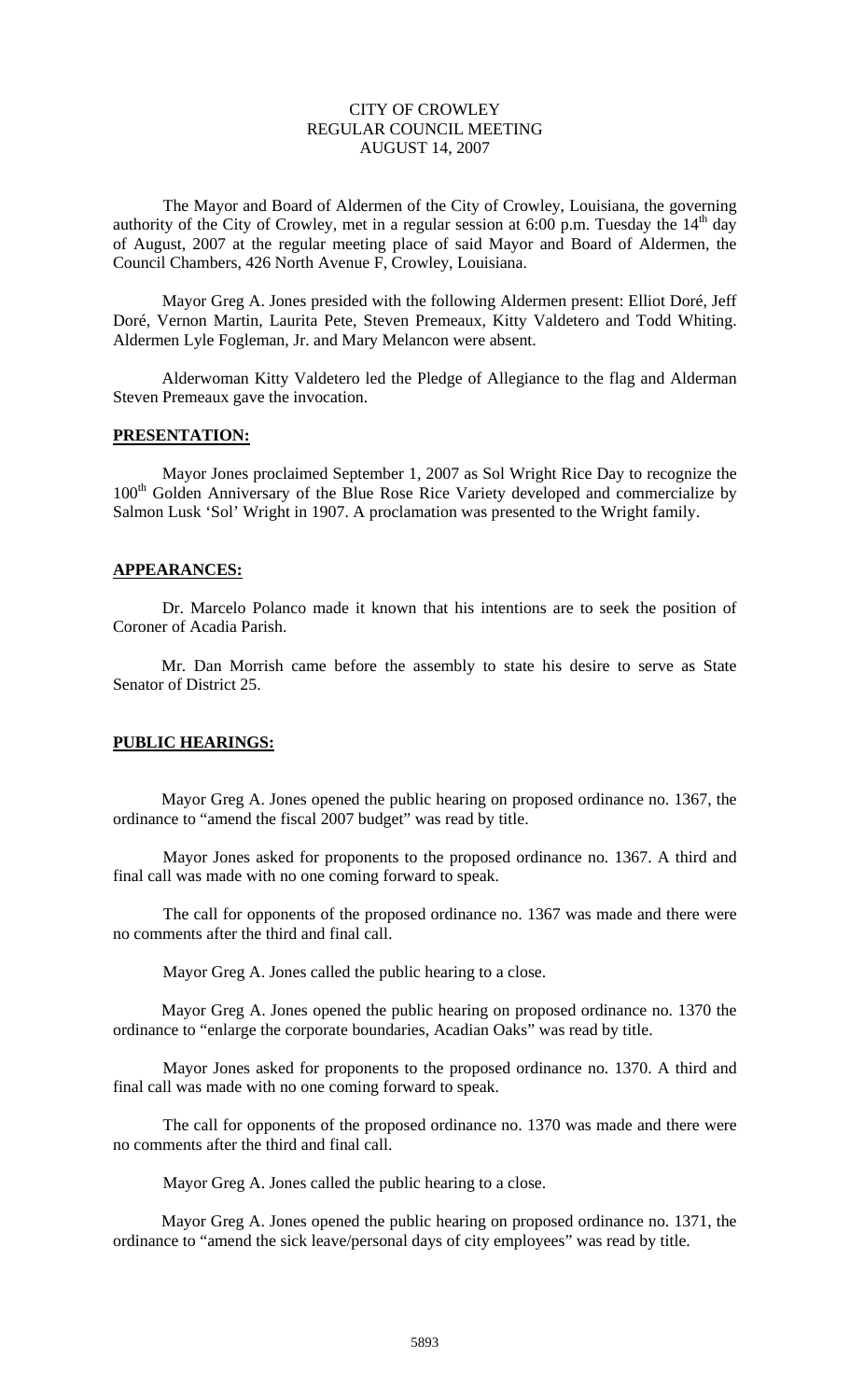Mayor Jones asked for proponents to the proposed ordinance no. 1371. A third and final call was made with no one coming forward to speak.

 The call for opponents of the proposed ordinance no. 1371 was made and there were no comments after the third and final call.

Mayor Greg A. Jones called the public hearing to a close.

 Mayor Greg A. Jones opened the public hearing on proposed ordinance no. 1372, the ordinance to "rezoning lots 4, 5, 6 & 7 of Block 149" was read by title.

 Mayor Jones asked for proponents to the proposed ordinance no. 1372. A third and final call was made with no one coming forward to speak.

 The call for opponents of the proposed ordinance no. 1372 was made and there were no comments after the third and final call.

Mayor Greg A. Jones called the public hearing to a close.

#### **READING & APPROVAL OF MINUTES / BILLS:**

 Alderman Steven Premeaux moved to dispense with the reading of the minutes of the July  $10^{th}$ , 2007 regular council meeting and approve them as written and distributed. Seconded by Alderman Elliot Doré and duly adopted.

Alderman Steven Premeaux moved to dispense with the reading of the minutes of the July  $30<sup>th</sup>$ ,  $2007$  special council meeting and approve them as written and distributed. Seconded by Alderman Elliot Doré and duly adopted.

Alderman Steven Premeaux moved to dispense with the reading of the minutes of the August  $8<sup>th</sup>$ , 2007 special council meeting and approve them as written and distributed. Seconded by Alderman Elliot Doré and duly adopted.

 Alderman Elliot Doré moved to approve all bills presented for payment. Seconded by Alderman Steven Premeaux and duly adopted.

#### **MAYOR'S REPORT:**

 Mayor Greg A. Jones presented the Sales Tax chart and User Fee chart that track the collection trend since fiscal 1992.

#### **STANDING COMMITTEE REPORTS:**

### **PUBLIC WORKS: Alderwoman Mary Melancon, Chairperson**

A motion was offered by Alderwoman Laurita Pete and seconded by Alderman Vernon Martin to approve Partial Payment No. 5 to R. Cloud Construction Company for the East Andrus Street and West Andrus Street LCDBG FY '04 – '05 Street Improvements Project in the amount of \$163,793.52. Motion carried.

A motion was offered by Alderwoman Laurita Pete and seconded by Alderman Jeff Doré to approve Partial Payment No. 9 to Quality Construction Specialist under the Work Order #1 for the FY 2005-2006 Crack Routing, Cleaning, and Sealing Contract in the amount of \$28,855.12. Motion carried.

A motion was offered by Alderwoman Laurita Pete and seconded by Alderman Todd Whiting to authorize award of the FY 2007-08 Annual Materials & Crack Repair contracts to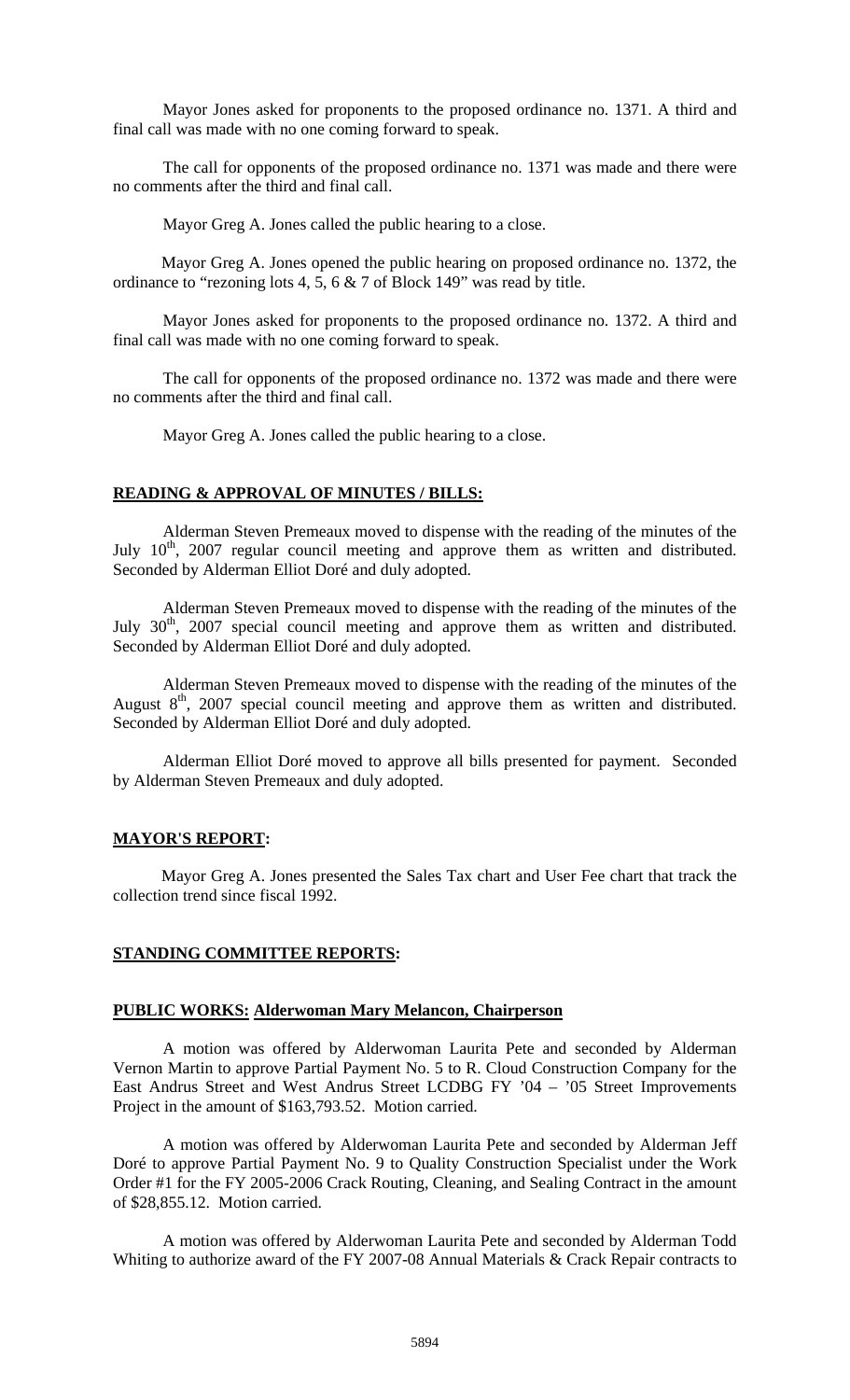the following in accordance with Mader Engineering's August 8, 2007 letter of recommendations and bid tabulations;

- Proposal No. 1 contract to Vermilion Shell and Limestone for Gray Limestone # 619 and Gray Limestone #57,
- Proposal No. 2 contract to Vermilion Shell and Limestone for Asphalt Concrete Cold Mix,
- Proposal No. 3 contract to Quality Construction Specialist for Crack Routing, Cleaning and Sealing,

Proposal No. 4 contract to Vermilion Shell and Limestone for Concrete Pipe and Concrete Arch Pipe, and

Proposal No. 5 contract to Lafayette Winwater Works for PVC Pipe. Motion carried.

A motion was offered by Alderwoman Laurita Pete and seconded by Alderman Todd Whiting to authorize Change Order No. 1 under the Le Talley Ho Contract for FY 2007-08 Annual Street Repairs to include street repairs on both streets in Rhone Village and street repairs on Forrest Drive in the amount of \$9,840. Motion carried.

A motion was offered by Alderwoman Laurita Pete and seconded by Alderman Vernon Martin to authorize Mader Engineering to investigate a drainage problem on Avenue E near Mill Street for Supreme Rice Mill. Motion carried with two abstentions, Aldermen Elliot Doré and Jeff Doré.

A motion was offered by Alderwoman Laurita Pete and seconded by Alderman Todd Whiting to authorize Mader Engineering to determine a proper culvert size for installation in the ditch along the north side of Acadia Oaks Estate. Motion carried with an abstention by Alderman Elliot Doré.

A motion was offered by Alderwoman Laurita Pete and seconded by Alderman Todd Whiting to authorize the engagement of a certified bridge inspector for the Avenue G Bridge at the North Ditch and investigate the feasibility of installing a surveillance camera near this location to help stop vandals from removing bridge approach signs. Motion carried.

### **UTILITY: Alderman Vernon Martin, Chairperson**

A motion was offered by Alderman Vernon Martin and seconded by Alderman Elliot Doré to approve Partial Payment No. 17 to M. P. Dumesnil Construction Company for the North of I-10 Sewage Improvements contract in the amount of \$81,033.72. Motion carried.

### **PUBLIC SAFETY: Alderman Todd Whiting, Chairperson**

A motion was offered by Alderman Todd Whiting and seconded by Alderman Steven Premeaux to advertise for bids for turnout gear for the Fire Department. Motion carried.

A motion was offered by Alderman Todd Whiting and seconded by Alderman Steven Premeaux to authorize Mayor Jones to execute the lease purchase two fire trucks contingent upon state contract requirements and refer to Revenue and Finance. Motion carried.

#### **PUBLIC BUILDING: Alderman Lyle Fogleman, Jr., Chairperson**

A motion was offered by Alderman Steven Premeaux and seconded by Alderman Todd Whiting to authorize the Mayor to negotiate with the Acadia Parish School Board to allow Ross Elementary School the use of the playground equipment at the M. L. King Center during the school day. Motion carried.

A motion was offered by Alderman Steven Premeaux and seconded by Alderman Elliot Doré to approve Partial Payment No. 14 to E. L. Habetz Builders, Inc. for the renovations to the Criminal Justice Center in the amount of \$19,700.34. Motion carried.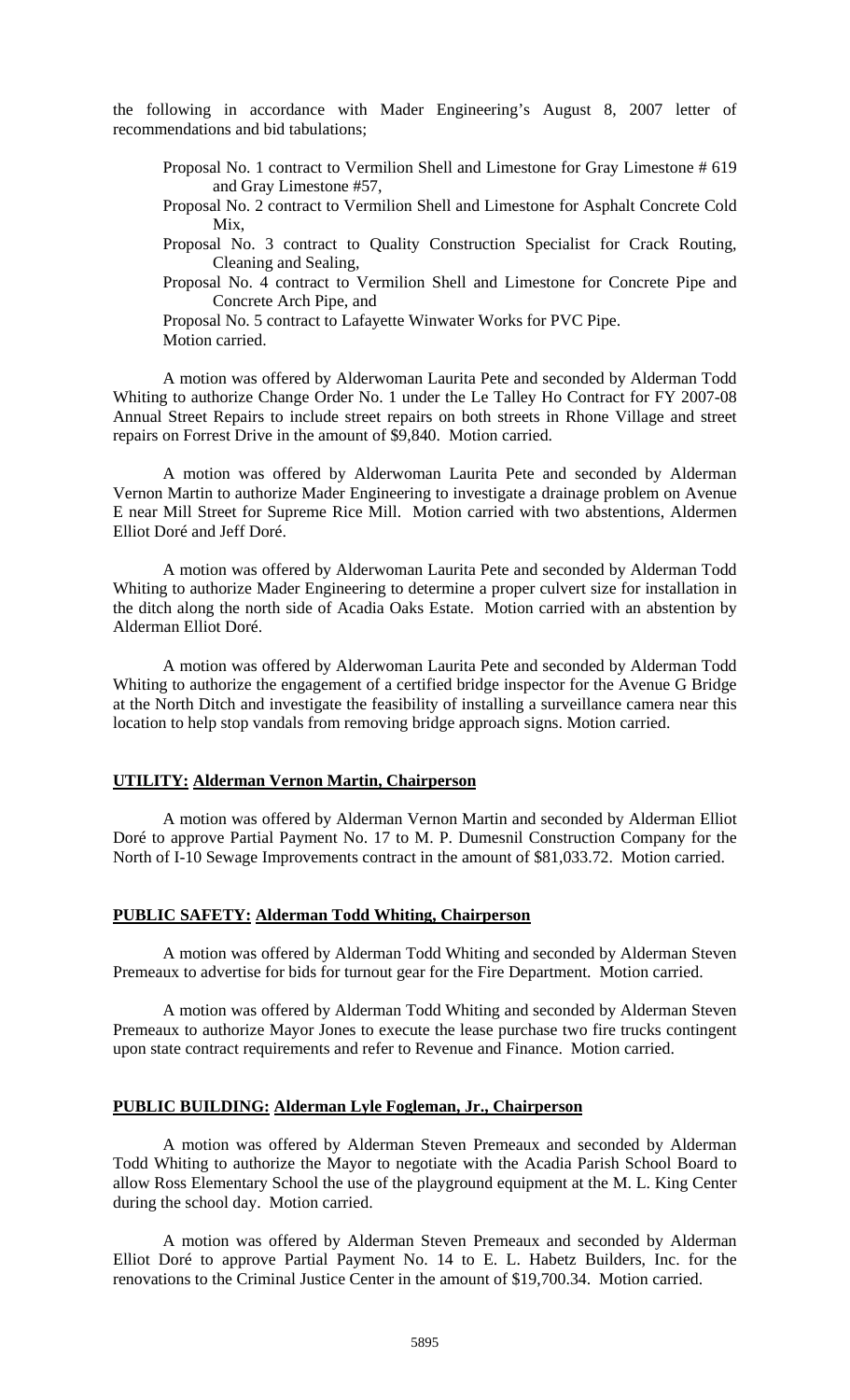### **INSURANCE & PERSONNEL: Alderwoman Laurita Pete, Chairperson**

A motion was offered Alderwoman Laurita Pete and seconded by Alderman Vernon Martin to accept the resignation of Firefighter Derrick Laughlin effective July 25, 2007. Motion carried.

A motion was offered by Alderwoman Laurita Pete and seconded by Alderman Vernon Martin to employ Ashley Navarre as Probational Firefighter effective July 27, 2007. Motion carried.

A motion was offered by Alderwoman Laurita Pete and seconded by Alderman Jeff Doré to accept the resignation of Police Officer Yolanda Lewis effective August 8, 2007. Motion carried.

### **REVENUE & FINANCES: Alderwoman Kitty Valdetero, Chairperson**

A motion was offered by Alderwoman Kitty Valdetero and seconded by Alderman Vernon Martin to approve a transfer and appropriate \$300,000 from Sales Tax Fund Balance to Utility Fund for payment of DEQ loans 2,  $3 \& 4$  and to amend FY 2007 budget. Motion carried.

A motion was offered by Alderwoman Kitty Valdetero and seconded by Alderman Jeff Doré to authorize Mader Engineering to provide the necessary design and procure a contractor to provide the necessary construction to make a point repair on the sewer main in the easement between 14th and 15th Streets to resolve a washout in the 1100 Block. Motion carried.

A motion was offered by Alderwoman Kitty Valdetero and seconded by Alderman Elliot Doré to authorize the additional expenditure of up to \$7,500 for a revised total city cost of \$22,500 for revetment work in the North Ditch (Shetler Ditch) at Avenue D and the Center Ditch at Western Avenue, contingent upon similar approval of the Acadia Parish Police Jury. Motion carried.

A motion was offered by Alderwoman Kitty Valdetero and seconded by Alderman Vernon Martin to lease two fire trucks beginning in the 2007-08 budget in the amount of \$132,000 per year for five years, with an added line item of \$66,000 for new fire truck purchase in fiscal 2008-09 and thereafter. This is contingent upon approval by City Attorney, Mr. Regan. Motion carried.

#### **RESOLUTIONS:**

The following resolution was offered by Alderman Elliot Doré, duly seconded by Alderwoman Laurita Pete and unanimously carried:

> A RESOLUTION OF THE MAYOR AND BOARD OF ALDERMEN OF THE CITY OF CROWLEY, ACADIA PARISH, LA. INTRODUCING A PROPOSED ORDINANCE AND CALLING FOR A PUBLIC HEARING CONCERNING SAME.

WHEREAS, an ordinance has been proposed to be adopted by the Board of Aldermen of the City of Crowley; and

WHEREAS, the proposed ordinance must be introduced by its title; and

WHEREAS, a public hearing must be held prior to its adoption; and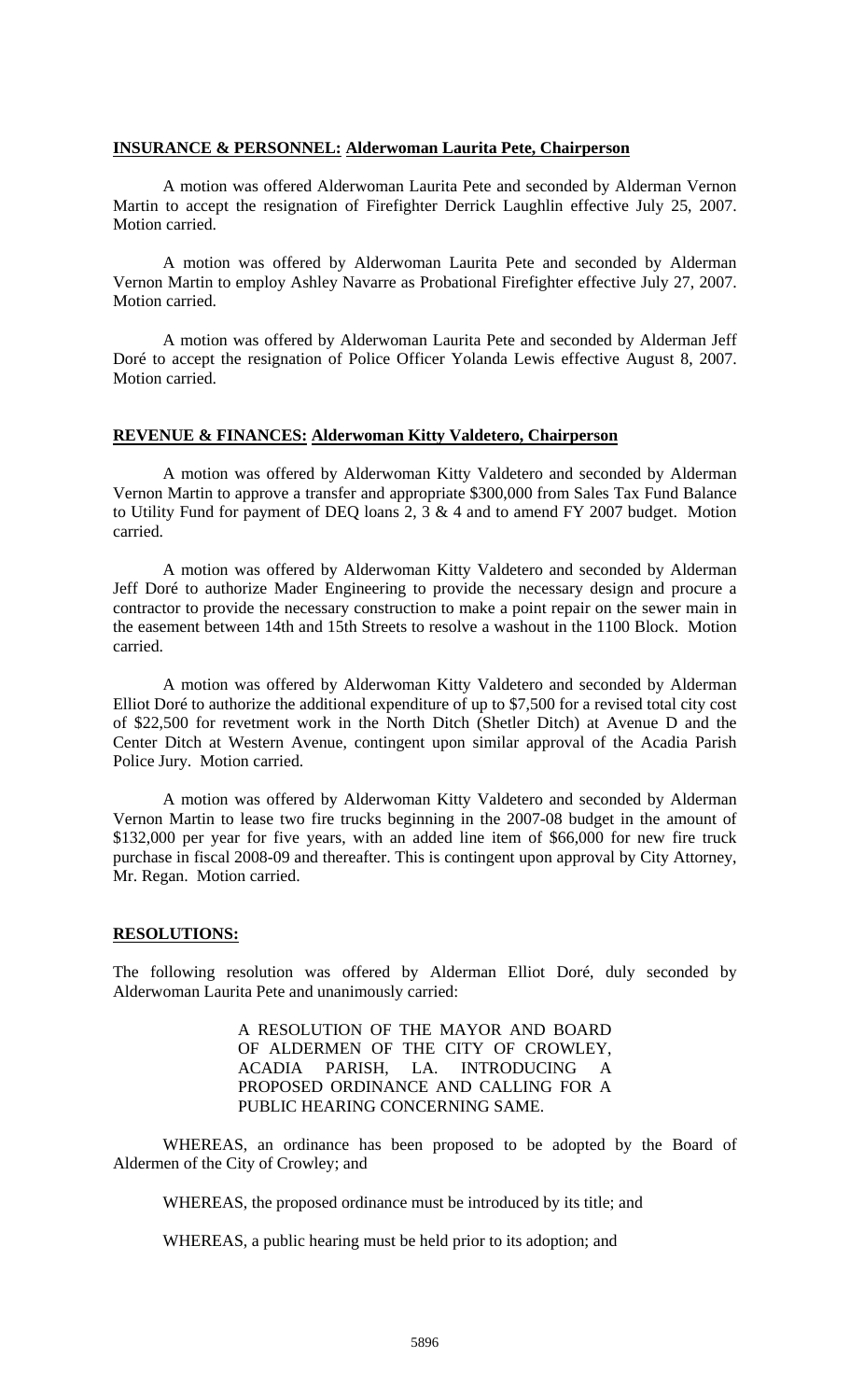WHEREAS, the title of the proposed ordinance must be published in the official journal and the notice shall provide for the time and place where the Board will consider its adoption.

NOW THEREFORE, BE IT RESOLVED, by the Mayor and Board of Aldermen, that the following ordinance be and it is hereby introduced for consideration at the next regular meeting of the Mayor and Board of Aldermen, to-wit:

> AN ORDINANCE AMENDING THE BUDGET FOR THE CITY OF CROWLEY FOR THE FISCAL YEAR, BEGINNING SEPTEMBER 1, 2006 AND ENDING AUGUST 31, 2007; AND TO PROVIDE FOR ALL MATTERS RELATIVE THERETO; AND TO REPEAL ALL ORDINANCES OR PARTS OF ORDINANCES INCONSISTENT OR IN CONFLICT THEREWITH.

BE IT FURTHER RESOLVED by the Mayor and Board of Aldermen, that the City Clerk shall publish the following notice in the Crowley Post Signal:

## NOTICE OF PROPOSED ADOPTION OF ORDINANCE

The Board of Aldermen of the City of Crowley shall meet on the  $11<sup>th</sup>$  day of September 2007 at 6:00 o'clock p.m. in the Council Chambers, City Hall, Crowley, LA, to consider the adoption of the following ordinance.

> AN ORDINANCE AMENDING THE BUDGET FOR THE CITY OF CROWLEY FOR THE FISCAL YEAR, BEGINNING SEPTEMBER 1, 2006 AND ENDING AUGUST 31, 2007; AND TO PROVIDE FOR ALL MATTERS RELATIVE THERETO; AND TO REPEAL ALL ORDINANCES OR PARTS OF ORDINANCES INCONSISTENT OR IN CONFLICT THEREWITH.

Copies of the proposed Ordinance are available for a nominal fee in the Office of the City Clerk, City Hall, Crowley, LA.

THUS DONE AND SIGNED on this the  $14<sup>th</sup>$  day of August, 2007.

 \_\_\_\_\_\_\_\_\_\_\_\_\_\_\_\_\_\_\_\_\_\_\_\_\_\_\_\_\_\_\_\_\_\_ JUDY L. ISTRE, City Clerk

\*\*\*\*\*\*\*\*

 THUS DONE, SIGNED AND ADOPTED in regular session duly convened on the 14<sup>th</sup> day of August, 2007, in Crowley, Acadia Parish, Louisiana.

GREG A. JONES, Mayor

\_\_\_\_\_\_\_\_\_\_\_\_\_\_\_\_\_\_\_\_\_\_\_\_\_\_\_\_\_\_\_\_

ATTEST:

JUDY L. ISTRE, City Clerk

\_\_\_\_\_\_\_\_\_\_\_\_\_\_\_\_\_\_\_\_\_\_\_\_\_\_\_\_\_\_\_\_\_\_

The following resolution was offered by Alderwoman Laurita Pete, duly seconded by Alderman Elliot Doré and unanimously carried:

> A RESOLUTION AUTHORIZING THE CITY OF CROWLEY TO BEGIN THE PROCUREMENT PROCESS FOR ADMINISTRATIVE AND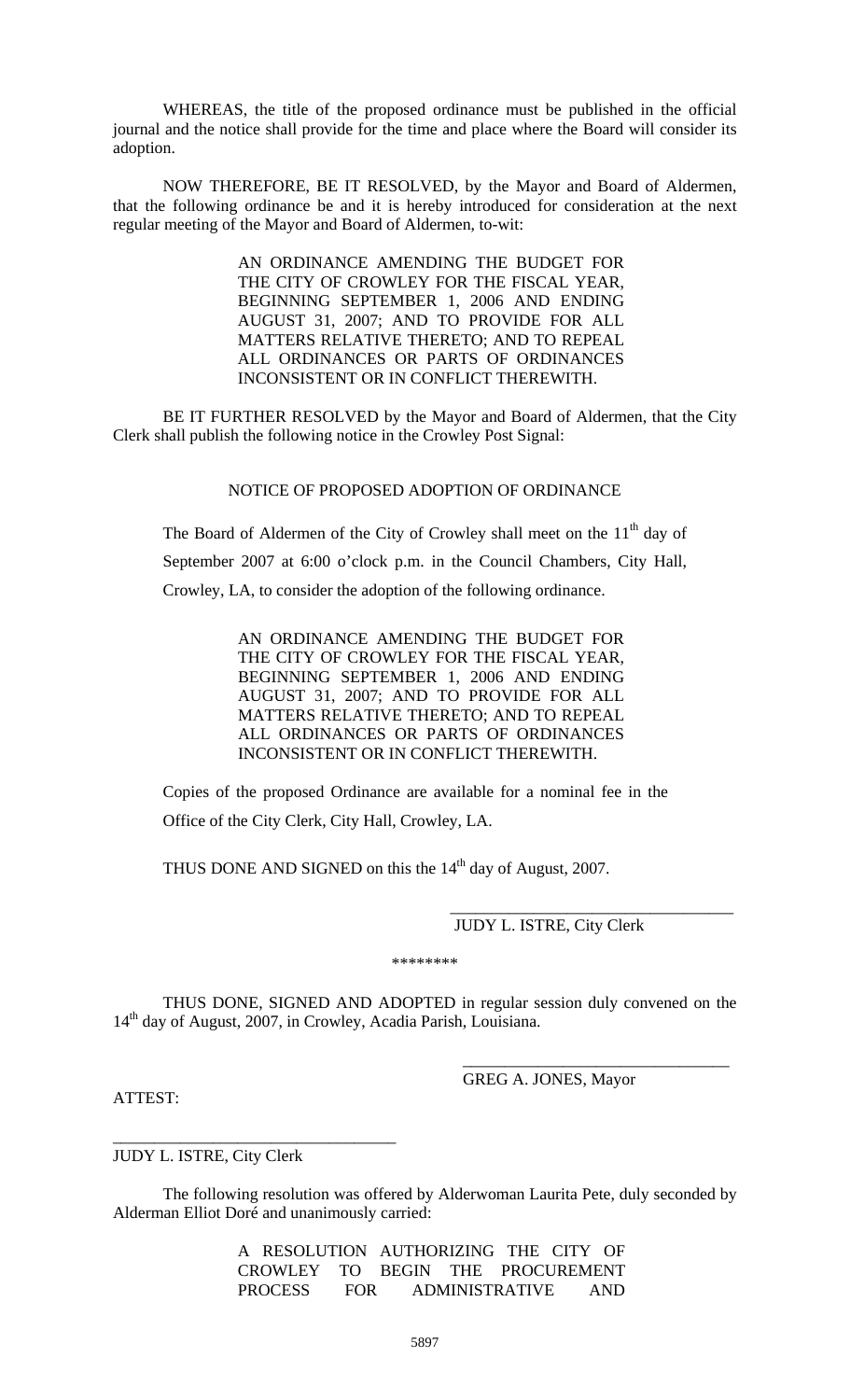## ENGINEERING SERVICES FOR THE CITY OF CROWLEY'S FISCAL YEAR 2008-2009 LOUISIANA COMMUNITY DEVELOPMENT BLOCK GRANT PROGRAM AFTER A PUBLIC HEARING FOR SAID PROGRAM HAS BEEN CONDUCTED

WHEREAS, the City of Crowley is interested in applying for a FY 2008-2009 Louisiana Community Development Block Grant; and

WHEREAS, the Office of Community Development makes it necessary to procure and enter into contract with administrative consultants and engineers prior to the filing of the LCDBG application;

NOW, THEREFORE BE IT RESOLVED by the Board of Aldermen of the City of Crowley that Greg A. Jones, Mayor of said City of Crowley be, and is hereby empowered, authorized and directed to proceed with the procurement of administrative and engineering services for the City of Crowley's FY 2008-2009 LCDBG program after a public hearing for said program has been conducted.

THEREUPON, the above resolution was duly adopted.

GREG A. JONES, Mayor

\_\_\_\_\_\_\_\_\_\_\_\_\_\_\_\_\_\_\_\_\_\_\_\_\_\_\_\_\_\_\_\_

ATTEST:

JUDY L. ISTRE, City Clerk

\_\_\_\_\_\_\_\_\_\_\_\_\_\_\_\_\_\_\_\_\_\_\_\_\_\_\_\_\_\_\_\_\_\_

The following resolution was offered by Alderwoman Laurita Pete, duly seconded by Alderman Elliot Doré and unanimously carried:

> A RESOLUTION AUTHORIZING THE PUBLICIZING FOR AND CONDUCTING OF A PUBLIC HEARING AND THE UNDERTAKING OF A HOUSEHOLD SURVEY IN THE TARGET AREA PRESCRIBED AT THE PUBLIC HEARING FOR THE CITY OF CROWLEY'S FY' 2008-2009 COMMUNITY DEVELOPMENT BLOCK GRANT APPLICATION

WHEREAS, the City of Crowley deems it necessary and proper to submit an application for funding under the Fiscal Year 2008-2009 Louisiana Community Development Block Grant Program; and

WHEREAS, the initial step in the grant application process is to publicize for and conduct a public hearing in order to establish the type of project to be applied for and to identify an area of low-to-moderate income citizens which will be targeted as beneficiaries of the project; and

WHEREAS, a household survey may need to be undertaken in the prescribed target area in order to determine the exact percentage of low-to-moderate income citizens for that area.

NOW, THEREFORE BE IT RESOLVED by the Board of Aldermen of the City of Crowley that Greg A. Jones, Mayor of said City of Crowley be, and is hereby empowered, authorized and directed to publicize for and conduct a public hearing.

BE IT FURTHER RESOLVED that he is authorized to undertake a household survey in the prescribed target area, if necessary, for the City of Crowley's FY '2008-2009 Community Development Block Grant Application.

THEREUPON, the above resolution was duly adopted.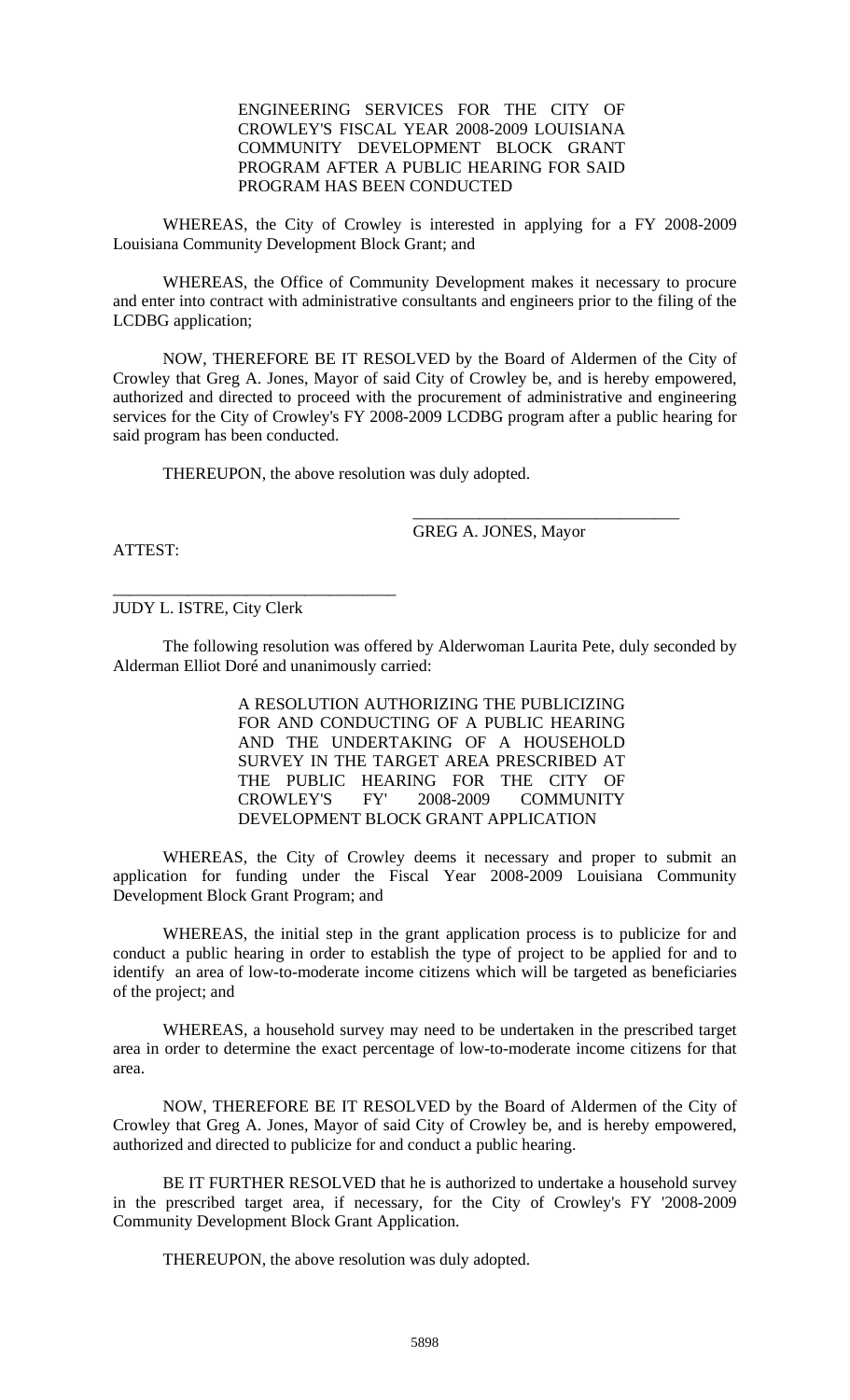### ATTEST:

## GREG A. JONES, Mayor

\_\_\_\_\_\_\_\_\_\_\_\_\_\_\_\_\_\_\_\_\_\_\_\_\_\_\_\_\_\_\_\_

JUDY L. ISTRE, City Clerk

\_\_\_\_\_\_\_\_\_\_\_\_\_\_\_\_\_\_\_\_\_\_\_\_\_\_\_\_\_\_\_\_\_\_

The following resolution was offered by Alderwoman Laurita Pete, duly seconded by Alderman Elliot Doré and unanimously carried:

> A RESOLUTION ADOPTING A CITIZEN PARTICIPATION PLAN RELATIVE TO THE LOUISIANA COMMUNITY DEVELOPMENT BLOCK GRANT PROGRAM

 WHEREAS, the City of Crowley intends to submit an application for funding under the Fiscal Year 2008-2009 Louisiana Community Development Block Grant; and

 WHEREAS, the City is committed toward encouraging citizen participation in the planning, implementation and assessment of the Louisiana Community Development Block Grant Program; and

 WHEREAS, the City desires to adopt a written procedure in order to be in compliance with Section 508 of the Housing and Community Development Act of 1974, as amended; and

 NOW, THEREFORE, BE IT RESOLVED that the Board of Aldermen of the City of Crowley do hereby approve and adopt the Citizen Participation Plan attached hereto and made part of this resolution in connection with the Fiscal Year 2008-2009 Louisiana Community Development Block Grant Program.

THEREUPON, the above resolution was duly adopted.

GREG A. JONES, Mayor

\_\_\_\_\_\_\_\_\_\_\_\_\_\_\_\_\_\_\_\_\_\_\_\_\_\_\_\_\_\_\_\_

ATTEST:

JUDY L. ISTRE, City Clerk

\_\_\_\_\_\_\_\_\_\_\_\_\_\_\_\_\_\_\_\_\_\_\_\_\_\_\_\_\_\_\_\_\_\_

The following resolution was offered by Alderwoman Laurita Pete, duly seconded by Alderman Steven Premeaux and unanimously carried:

> A RESOLUTION OF THE MAYOR AND BOARD OF ALDERMEN OF THE CITY OF CROWLEY, ACADIA PARISH, LOUISIANA, INTRODUCING A PROPOSED ORDINANCE AND CALLING FOR A PUBLIC HEARING CONCERNING SAME.

 WHEREAS, an ordinance has been proposed to be adopted by the Board of Aldermen of the City of Crowley; and

WHEREAS, the proposed ordinance must be introduced by its title; and

WHEREAS, a public hearing must be held prior to its adoption; and

 WHEREAS, the title of the proposed ordinance must be published in the official journal and the notice shall provide the time and place where the Board will consider its adoption.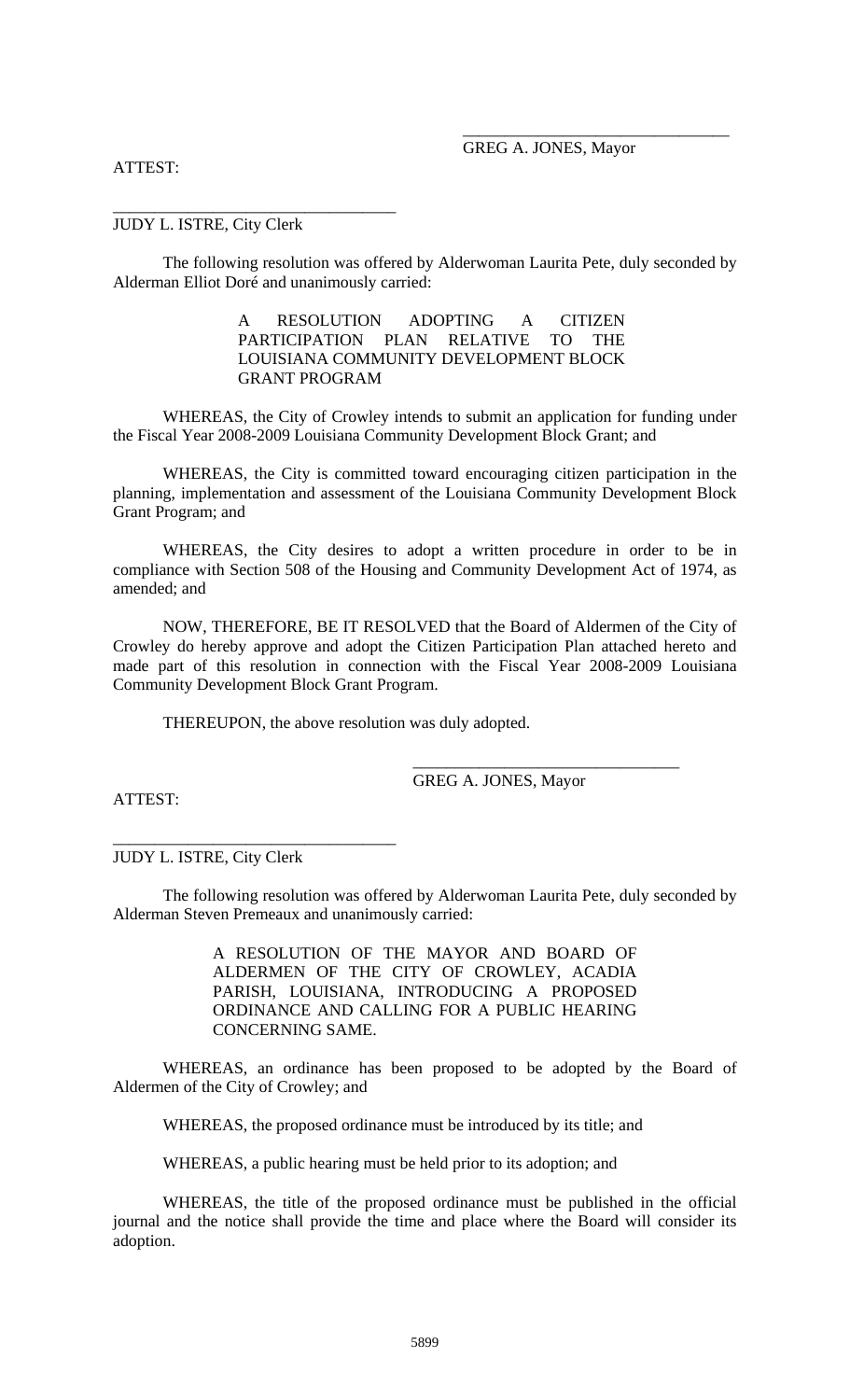NOW THEREFORE BE IT RESOLVED by the Mayor and Board of Aldermen of the City of Crowley that the following ordinance be and it is hereby introduced for consideration on  $11<sup>th</sup>$  day of September 2007, the next regular meeting of the Mayor and Board of Aldermen, to-wit:

> AN ORDINANCE TO AMEND AND RE-ENACT SECTION 5-152 OF ARTICLE VII OF CHAPTER 5 OF THE CODE OF ORDINANCES OF THE CITY OF CROWLEY TO REDUCE THE MAXIMUM NUMBER OF MEMBERS OF THE TREE BOARD TO SEVEN (7) AND TO RESTRUCTURE THE QUALIFICATIONS OF THE MEMBERSHIP OF THE BOARD; TO PROVIDE THE PROVISIONS THEREOF TO BE SEVERABLE; TO REPEAL ALL ORDINANCES OR PARTS OF ORDINANCES CONTRARY THERETO AND PROVIDE FOR ALL MATTERS RELATIVE THERETO.

 BE IT FURTHER RESOLVED by the Mayor and Board of Aldermen of the City of Crowley that the City Clerk shall publish the following notice in the Crowley Post Signal:

## NOTICE OF PROPOSED ADOPTION OF ORDINANCE

The Board of Aldermen of the City of Crowley shall meet on the 11th day of September, at 6:00 o'clock p.m. in the Council Chambers, City Hall, Crowley, Louisiana, to consider the adoption of the following ordinance:

AN ORDINANCE TO AMEND AND RE-ENACT SECTION 5-152 OF ARTICLE VII OF CHAPTER 5 OF THE CODE OF ORDINANCES OF THE CITY OF CROWLEY TO REDUCE THE MAXIMUM NUMBER OF MEMBERS OF THE TREE BOARD TO SEVEN (7) AND TO RESTRUCTURE THE QUALIFICATIONS OF THE MEMBERSHIP OF THE BOARD; TO PROVIDE THE PROVISIONS THEREOF TO BE SEVERABLE; TO REPEAL ALL ORDINANCES OR PARTS OF ORDINANCES CONTRARY THERETO AND PROVIDE FOR ALL MATTERS RELATIVE THERETO.

Copies of the proposed ordinance are available for a nominal fee in the office

of the City Clerk, City Hall, Crowley, Louisiana.

THUS DONE AND SIGNED on this the  $14<sup>th</sup>$  day of August, 2007.

 $\overline{\phantom{a}}$  , and the contract of the contract of the contract of the contract of the contract of the contract of the contract of the contract of the contract of the contract of the contract of the contract of the contrac JUDY L. ISTRE, CITY CLERK

\_\_\_\_\_\_\_\_\_\_\_\_\_\_\_\_\_\_\_\_\_\_\_\_\_\_\_\_\_\_\_\_

\*\*\*\*

THUS DONE, SIGNED AND ADOPTED on this the  $14<sup>th</sup>$  day of August 2007, in Crowley, Acadia Parish, Louisiana.

GREG A. JONES, Mayor

ATTEST:

JUDY L. ISTRE, City Clerk

\_\_\_\_\_\_\_\_\_\_\_\_\_\_\_\_\_\_\_\_\_\_\_\_\_\_\_\_\_\_\_\_\_\_

The following resolution was offered by Alderman Todd Whiting, duly seconded by Alderman Steven Premeaux and unanimously carried:

> A RESOLUTION OF THE MAYOR AND BOARD OF ALDERMEN OF THE CITY OF CROWLEY, ACADIA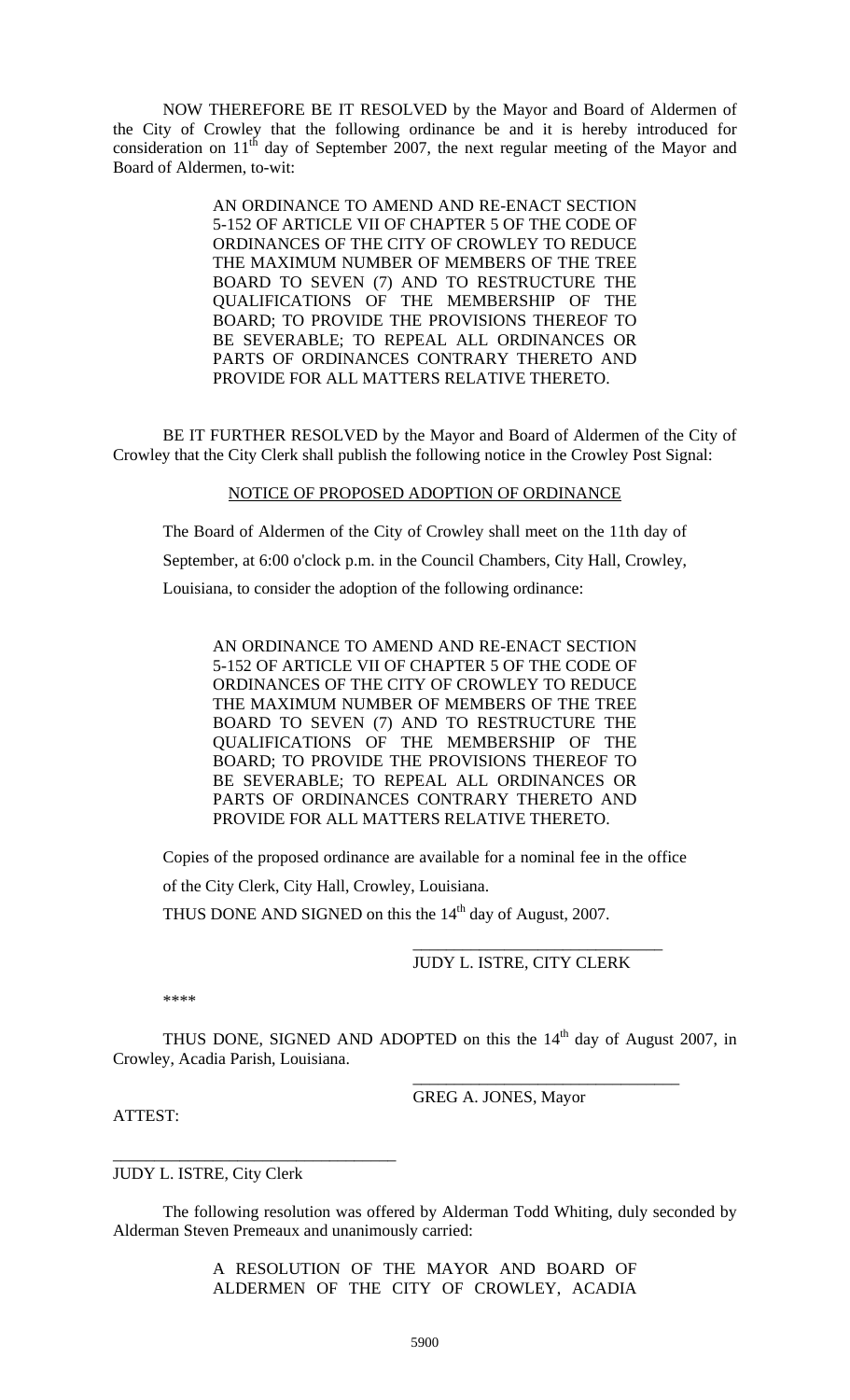# PARISH, LOUISIANA, ORDERING AND ISSUING A RULE TO SHOW CAUSE FOR CONDEMNATION OF PROPERTY.

 WHEREAS, the City Inspector has notified the Mayor and Board of Aldermen of a violation of the Building and Safety Codes of the City of Crowley; and

 WHEREAS, notice has been issued to the property owner, Mr. Forest L. Synegal Est./%Mr. Willie Jerry by the City Inspector's Office for repairs and/or demolition to be made of the improvements on Lots 7 and 8 of Block 3 Standard S/D, having a municipal address of 107 Easley Street, Crowley, Louisiana; and

 WHEREAS, no action has been taken and the City Inspector has requested a public hearing on the condemnation of the said property;

 NOW THEREFORE BE IT RESOLVED by the Mayor and Board of Aldermen of the City of Crowley, Acadia Parish, Louisiana, in regular session duly convened, that the Notice of Rule to Show Cause should be issued to Mr. Forest L. Synegal Est./%Mr. Willie Jerry for a public hearing to be held by the Mayor and Board of Aldermen on the  $11<sup>th</sup>$  day of September, 2007 in regular session at 6:00 p.m. and that said notice be properly recorded and served upon the property owner pursuant to law.

 THUS DONE AND ADOPTED by the Board of Aldermen of the City of Crowley, Acadia Parish, Louisiana, in regular session duly convened on this the  $14<sup>th</sup>$  day of August, 2007, at Crowley, Acadia Parish, Louisiana.

GREG A. JONES, Mayor

\_\_\_\_\_\_\_\_\_\_\_\_\_\_\_\_\_\_\_\_\_\_\_\_\_\_\_\_\_\_\_\_

ATTEST:

JUDY L. ISTRE, City Clerk

\_\_\_\_\_\_\_\_\_\_\_\_\_\_\_\_\_\_\_\_\_\_\_\_\_\_\_\_\_\_\_\_\_\_

The following resolution was offered by Alderman Todd Whiting, duly seconded by Alderman Steven Premeaux and unanimously carried:

> A RESOLUTION OF THE MAYOR AND BOARD OF ALDERMEN OF THE CITY OF CROWLEY, ACADIA PARISH, LOUISIANA, ORDERING AND ISSUING A RULE TO SHOW CAUSE FOR CONDEMNATION OF PROPERTY.

 WHEREAS, the City Inspector has notified the Mayor and Board of Aldermen of a violation of the Building and Safety Codes of the City of Crowley; and

 WHEREAS, notice has been issued to the property owner, Albert Deville Jr. by the City Inspector's Office for repairs and/or demolition to be made of the improvements on Lots 2 and 3 of Block 20, of the Duson 3rd Addition, having a municipal address of 1023 & 1025 West Hutchinson Avenue, Crowley, Louisiana; and

 WHEREAS, no action has been taken and the City Inspector has requested a public hearing on the condemnation of the said property;

 NOW THEREFORE BE IT RESOLVED by the Mayor and Board of Aldermen of the City of Crowley, Acadia Parish, Louisiana, in regular session duly convened, that the Notice of Rule to Show Cause should be issued to Mr. Albert Deville Jr. for a public hearing to be held by the Mayor and Board of Aldermen on the  $11<sup>th</sup>$  day of September, 2007 in regular session at 6:00 p.m. and that said notice be properly recorded and served upon the property owner pursuant to law.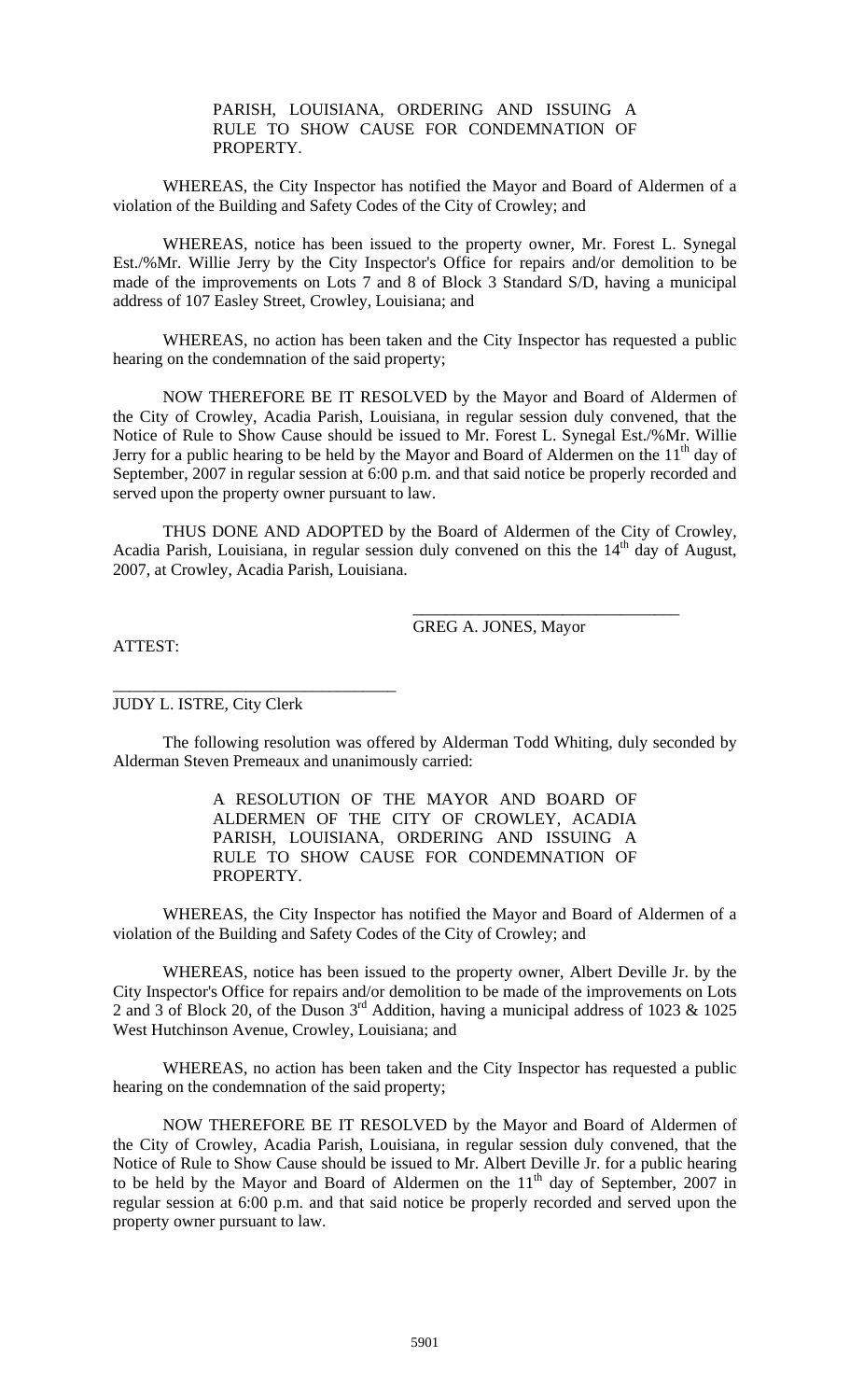THUS DONE AND ADOPTED by the Board of Aldermen of the City of Crowley, Acadia Parish, Louisiana, in regular session duly convened on this the  $14<sup>th</sup>$  day of August, 2007, at Crowley, Acadia Parish, Louisiana.

GREG A. JONES, Mayor

\_\_\_\_\_\_\_\_\_\_\_\_\_\_\_\_\_\_\_\_\_\_\_\_\_\_\_\_\_\_\_\_

ATTEST:

JUDY L. ISTRE, City Clerk

\_\_\_\_\_\_\_\_\_\_\_\_\_\_\_\_\_\_\_\_\_\_\_\_\_\_\_\_\_\_\_\_\_\_

The following resolution was offered by Alderman Todd Whiting, duly seconded by Alderman Elliot Doré and unanimously carried

> A RESOLUTION OF THE MAYOR AND BOARD OF ALDERMEN OF THE CITY OF CROWLEY, ACADIA PARISH, LOUISIANA, ORDERING AND ISSUING A RULE TO SHOW CAUSE FOR CONDEMNATION OF PROPERTY.

 WHEREAS, the City Inspector has notified the Mayor and Board of Aldermen of a violation of the Building and Safety Codes of the City of Crowley; and

 WHEREAS, notice has been issued to the property owner, Mr. Edward Rider by the City Inspector's Office for repairs and/or demolition to be made of the improvements on Lot 2,of Block 66, CICO #1 having a municipal address of 405 East Pine, Crowley, Louisiana; and

 WHEREAS, no action has been taken and the City Inspector has requested a public hearing on the condemnation of the said property;

 NOW THEREFORE BE IT RESOLVED by the Mayor and Board of Aldermen of the City of Crowley, Acadia Parish, Louisiana, in regular session duly convened, that the Notice of Rule to Show Cause should be issued to Edward Rider. for a public hearing to be held by the Mayor and Board of Aldermen on the  $11<sup>th</sup>$  day of September, 2007 in regular session at 6:00 p.m. and that said notice be properly recorded and served upon the property owner pursuant to law.

 THUS DONE AND ADOPTED by the Board of Aldermen of the City of Crowley, Acadia Parish, Louisiana, in regular session duly convened on this the  $14<sup>th</sup>$  day of August, 2007, at Crowley, Acadia Parish, Louisiana.

ATTEST:

GREG A. JONES, Mayor

\_\_\_\_\_\_\_\_\_\_\_\_\_\_\_\_\_\_\_\_\_\_\_\_\_\_\_\_\_\_\_\_

JUDY L. ISTRE, City Clerk

\_\_\_\_\_\_\_\_\_\_\_\_\_\_\_\_\_\_\_\_\_\_\_\_\_\_\_\_\_\_\_\_\_\_

The following resolution was offered by Alderman Todd Whiting, duly seconded by Alderman Jeff Doré and unanimously carried:

> A RESOLUTION OF THE MAYOR AND BOARD OF ALDERMEN OF THE CITY OF CROWLEY, ACADIA PARISH, LOUISIANA, ORDERING AND ISSUING A RULE TO SHOW CAUSE FOR CONDEMNATION OF PROPERTY.

 WHEREAS, the City Inspector has notified the Mayor and Board of Aldermen of a violation of the Building and Safety Codes of the City of Crowley; and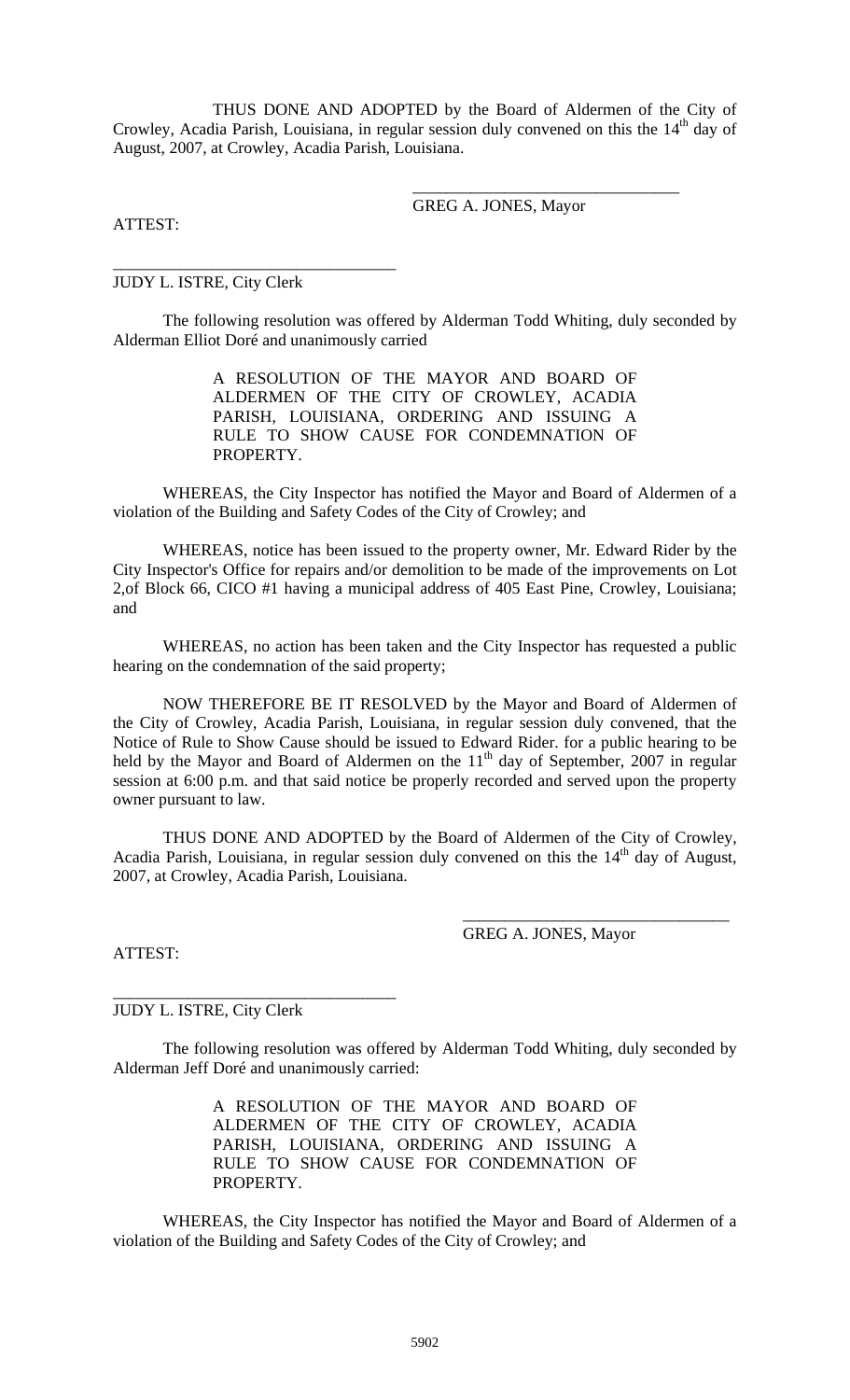WHEREAS, notice has been issued to the property owner, Ms. Rosa Payne Young by the City Inspector's Office for repairs and/or demolition to be made of the improvements on Lot 10 of Block 84 of the Crowley—West Addition, having a municipal address of 712 West 5<sup>th</sup> Street, Crowley, Louisiana; and

 WHEREAS, no action has been taken and the City Inspector has requested a public hearing on the condemnation of the said property;

 NOW THEREFORE BE IT RESOLVED by the Mayor and Board of Aldermen of the City of Crowley, Acadia Parish, Louisiana, in regular session duly convened, that the Notice of Rule to Show Cause should be issued to Rosa Payne Young for a public hearing to be held by the Mayor and Board of Aldermen on the  $11<sup>th</sup>$  day of September, 2007 in regular session at 6:00 p.m. and that said notice be properly recorded and served upon the property owner pursuant to law.

 THUS DONE AND ADOPTED by the Board of Aldermen of the City of Crowley, Acadia Parish, Louisiana, in regular session duly convened on this the  $14<sup>th</sup>$  day of August, 2007, at Crowley, Acadia Parish, Louisiana.

GREG A. JONES, Mayor

\_\_\_\_\_\_\_\_\_\_\_\_\_\_\_\_\_\_\_\_\_\_\_\_\_\_\_\_\_\_\_\_

ATTEST:

\_\_\_\_\_\_\_\_\_\_\_\_\_\_\_\_\_\_\_\_\_\_\_\_\_\_\_\_\_\_\_\_\_\_ JUDY L. ISTRE, City Clerk

The following resolution was offered by Alderman Todd Whiting, duly seconded by Alderwoman Laurita Pete and unanimously carried:

> A RESOLUTION OF THE MAYOR AND BOARD OF ALDERMEN OF THE CITY OF CROWLEY, ACADIA PARISH, LOUISIANA, ORDERING AND ISSUING A RULE TO SHOW CAUSE FOR CONDEMNATION OF PROPERTY.

 WHEREAS, the City Inspector has notified the Mayor and Board of Aldermen of a violation of the Building and Safety Codes of the City of Crowley; and

 WHEREAS, notice has been issued to the property owner, Ms. Delores Scott/Jackie Scott; %MS. Sharon Scott by the City Inspector's Office for repairs and/or demolition to be made of the improvements on Lot 10 of Block 9 of Duson  $3<sup>rd</sup>$  Addition, having a municipal address of 813 West 6<sup>th</sup> Street Crowley, Louisiana; and

 WHEREAS, no action has been taken and the City Inspector has requested a public hearing on the condemnation of the said property;

 NOW THEREFORE BE IT RESOLVED by the Mayor and Board of Aldermen of the City of Crowley, Acadia Parish, Louisiana, in regular session duly convened, that the Notice of Rule to Show Cause should be issued to Ms. Delores Scott/Jackie Scott, %Ms. Sharon Scott for a public hearing to be held by the Mayor and Board of Aldermen on the  $11<sup>th</sup>$ day of September, 2007 in regular session at 6:00 p.m. and that said notice be properly recorded and served upon the property owner pursuant to law.

 THUS DONE AND ADOPTED by the Board of Aldermen of the City of Crowley, Acadia Parish, Louisiana, in regular session duly convened on this the  $14<sup>th</sup>$  day of August, 2007, at Crowley, Acadia Parish, Louisiana.

GREG A. JONES, Mayor

\_\_\_\_\_\_\_\_\_\_\_\_\_\_\_\_\_\_\_\_\_\_\_\_\_\_\_\_\_\_\_\_

ATTEST:

JUDY L. ISTRE, City Clerk

\_\_\_\_\_\_\_\_\_\_\_\_\_\_\_\_\_\_\_\_\_\_\_\_\_\_\_\_\_\_\_\_\_\_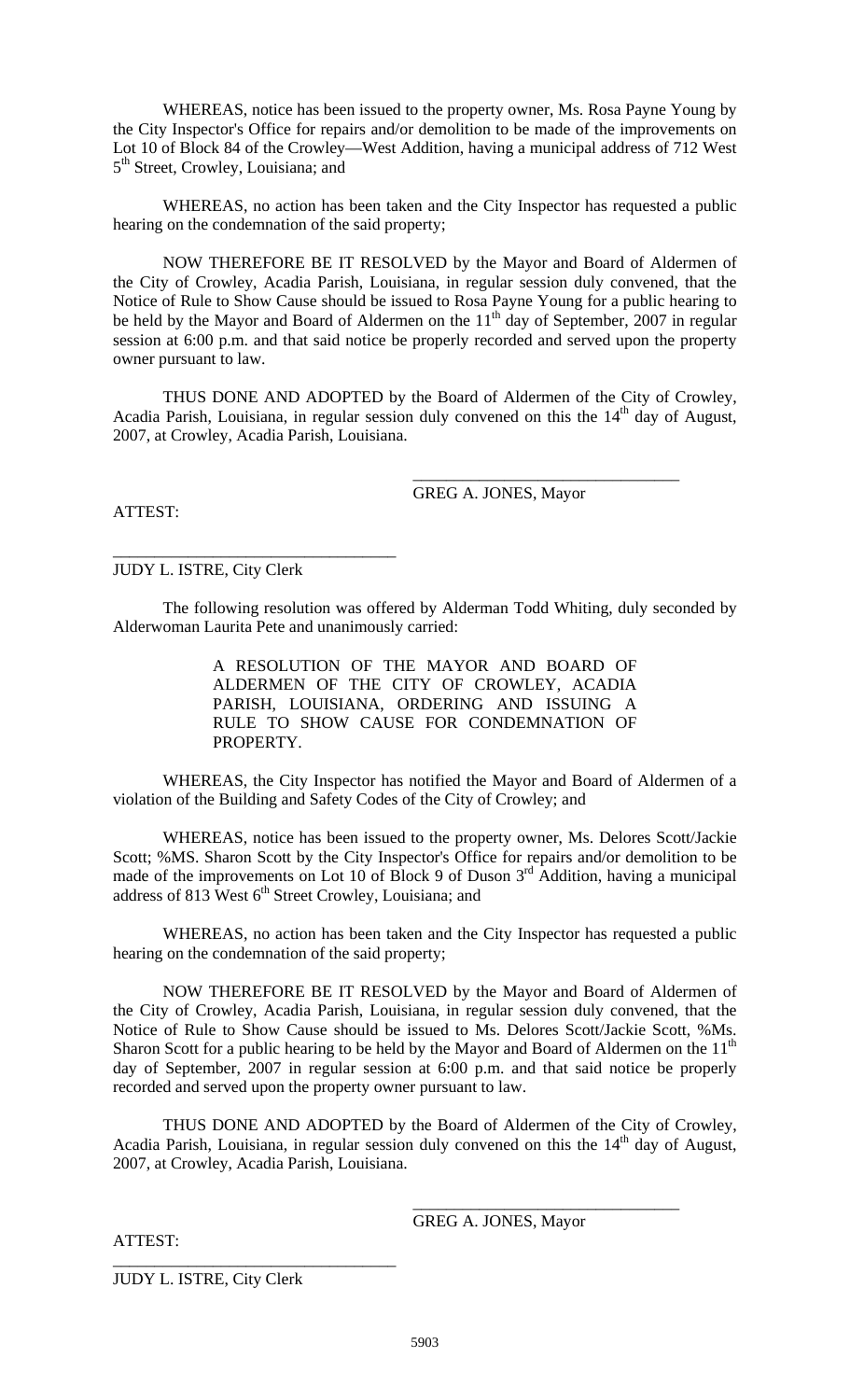The following resolution was offered by Alderman Jeff Doré, duly seconded by Alderman Vernon Martin, and duly resolved and adopted upon City Attorney approval of contract.

> RESOLUTION OF THE MAYOR AND BOARD OF ALDERMEN OF THE CITY OF CROWLEY, PARISH OF ACADIA, STATE OF LOUISIANA, AUTHORIZING THE EXECUTION OF A CONTRACT WITH SIDES & ASSOCIATES FOR ADVERTISING, MARKETING AND MEDIA SERVICES TO BE PROVIDED FOR FISCAL YEAR 2007-2008; AND TO PROVIDE FOR ALL MATTERS RELATIVE THERETO.

 WHEREAS, the City of Crowley's contract for advertising, marketing and media services with Sides & Associates expires on the  $31<sup>st</sup>$  day of August, 2007; and

 WHEREAS, the Mayor and Board of Aldermen have been pleased with the results of the work and services provided by Sides & Associates, Inc. which included the awardwinning marketing and advertising campaign of "Crowley Pride, Catch It"; and

 WHEREAS, the City of Crowley desires to exercise the option to renew the contract on the same terms and conditions for fiscal year 2007-2008; and

 WHEREAS, the new contract shall provide for services as approved for the fiscal year beginning September 1, 2007, and ending August 31, 2008;

 NOW THEREFORE BE IT RESOLVED by the Mayor and Board of Aldermen of the City of Crowley in regular session duly convened that they do hereby authorize, empower and direct the Honorable Greg A. Jones, Mayor of the City of Crowley, to execute a contract with Sides & Associates, Inc. to furnish advertising, marketing and media services for the fiscal year beginning September 1, 2007, and ending August 31, 2008, in accordance with the terms and conditions of the said contract; said expenditures during the year shall be directed by the City for specific tasks and subjects to be targeted and all expenditures shall receive prior approval by the Mayor, with the annual expenditure not to exceed the sum of Sixty Thousand & No/100 (\$60,000.00) Dollars as provided in the annual budget with an option for three (3) additional one (1) year renewals on the same terms and conditions; and

 BE IT FURTHER RESOLVED that the said Honorable Greg A. Jones, Mayor of the City of Crowley, be and he is hereby authorized to execute any and all necessary orders and documents as may be meet and proper in the premises.

THUS DONE AND ADOPTED in regular session on this the  $14<sup>th</sup>$  day of August, 2007, in Crowley, Acadia Parish, Louisiana.

GREG A. JONES, Mayor

\_\_\_\_\_\_\_\_\_\_\_\_\_\_\_\_\_\_\_\_\_\_\_\_\_\_\_\_\_\_\_\_

ATTEST:

JUDY L. ISTRE, City Clerk

\_\_\_\_\_\_\_\_\_\_\_\_\_\_\_\_\_\_\_\_\_\_\_\_\_\_\_\_\_\_\_\_\_\_

#### **ORDINANCES:**

The following Ordinance was offered by Alderman Elliot Doré, duly seconded by Alderwoman Laurita Pete and duly ordained and adopted.

### ORDINANCE NO. 1367

AN ORDINANCE AMENDING THE BUDGETS FOR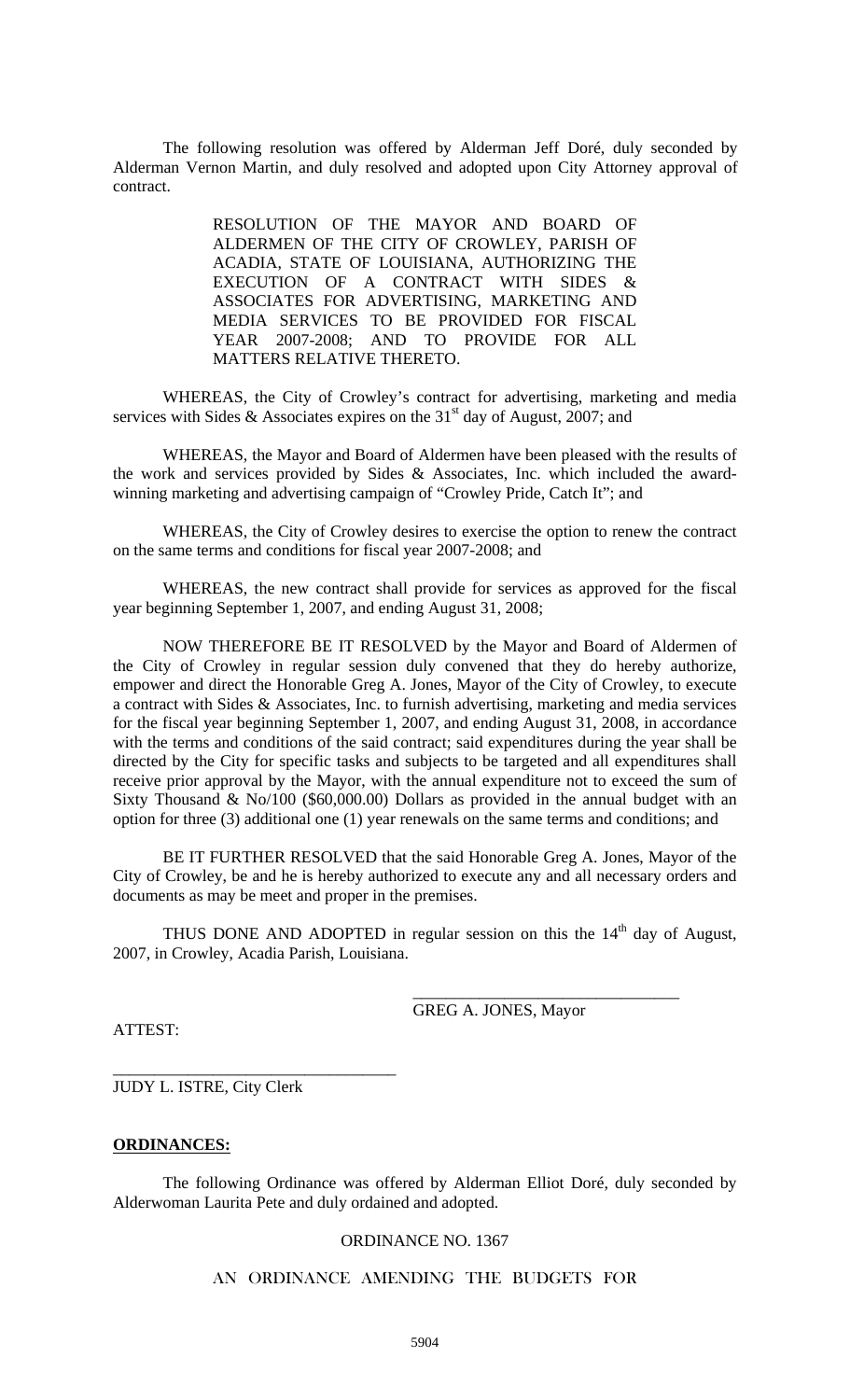THE CITY OF CROWLEY FOR THE FISCAL YEAR, BEGINNING SEPTEMBER 1, 2006 AND ENDING AUGUST 31, 2007; AND TO PROVIDE FOR ALL MATTERS RELATIVE THERETO; AND TO REPEAL ALL ORDINANCES OR PARTS OF ORDINANCES INCONSISTENT OR IN CONFLICT THEREWITH.

 WHEREAS, the proposed Amended Operating Budgets and the accompanying budget ordinance have been submitted to this Board of Aldermen for review and consideration; and

 WHEREAS, this ordinance has been duly introduced and notice of this ordinance and notice of public hearing having been published; and

 WHEREAS, notice of a public hearing by the City of Crowley on the proposed Amended Operating Budgets and notice of the availability of the proposed amended budgets for review have been timely published in the official journal, the Crowley Post Signal; and

 WHEREAS, the public hearing having been held in accordance with the law on the 14<sup>th</sup> day of August, 2007 at 6:00 o'clock p.m. at City Hall on the proposed Amended Operating Budgets have now been reviewed and considered; now.

THEREFORE BE IT ORDAINED by the Board of Aldermen of the City of Crowley, Acadia Parish, Louisiana, in Regular Session, duly convened on the 14<sup>th</sup> day of August, 2007 that the following Amended Operating Budgets are hereby approved, adopted and finalized.

| Amendment | Amended<br>2006-2007<br><b>Budget</b> |
|-----------|---------------------------------------|
|           |                                       |
|           |                                       |
| 9,000     | 94.100                                |
|           |                                       |
| 12,200    | 184,855                               |
| 11,000    | 156,805                               |
|           |                                       |

 BE IT FURTHER ORDAINED, the amounts shall be available for expenditures only to the extent and only as included within the amended 2006-2007 fiscal budget, however nothing shall be construed to prohibit the Governing Authority from making amendments to the budget.

BE IT FURTHER ORDAINED, the Mayor of the City of Crowley, Greg A. Jones, is hereby authorized and in his sole discretion, to make such changes within the various budget classifications as he may deem necessary.

BE IT FURTHER ORDAINED, if any provision, part, word, section, subsection, sentence, clause, or phrase of this ordinance should be held invalid by a court of competent jurisdiction, such decision shall not affect the validity of the remaining portions of this ordinance and do hereby declare the provisions hereof, to be severable, then in that event, only that particular provision, part, word, section, subsection, sentence, clause or phrase shall be deemed unconstitutional or invalid and the remaining provisions, parts, words, sections, subsections, sentences, clauses or phrases will not be affected and shall continue in full force and effect.

BE IT FURTHER ORDAINED that all ordinances or parts of ordinances inconsistent with or in conflict herewith be and the same are hereby repealed.

THUS AMENDED, APPROVED, ADOPTED AND FINALIZED on this the 14<sup>th</sup> day of August, 2007 at Crowley, Acadia Parish, Louisiana, after a roll call vote as follows:

YEAS: Elliot Doré, Jeff Doré, Vernon Martin, Laurita Pete, Steven Premeaux and Todd Whiting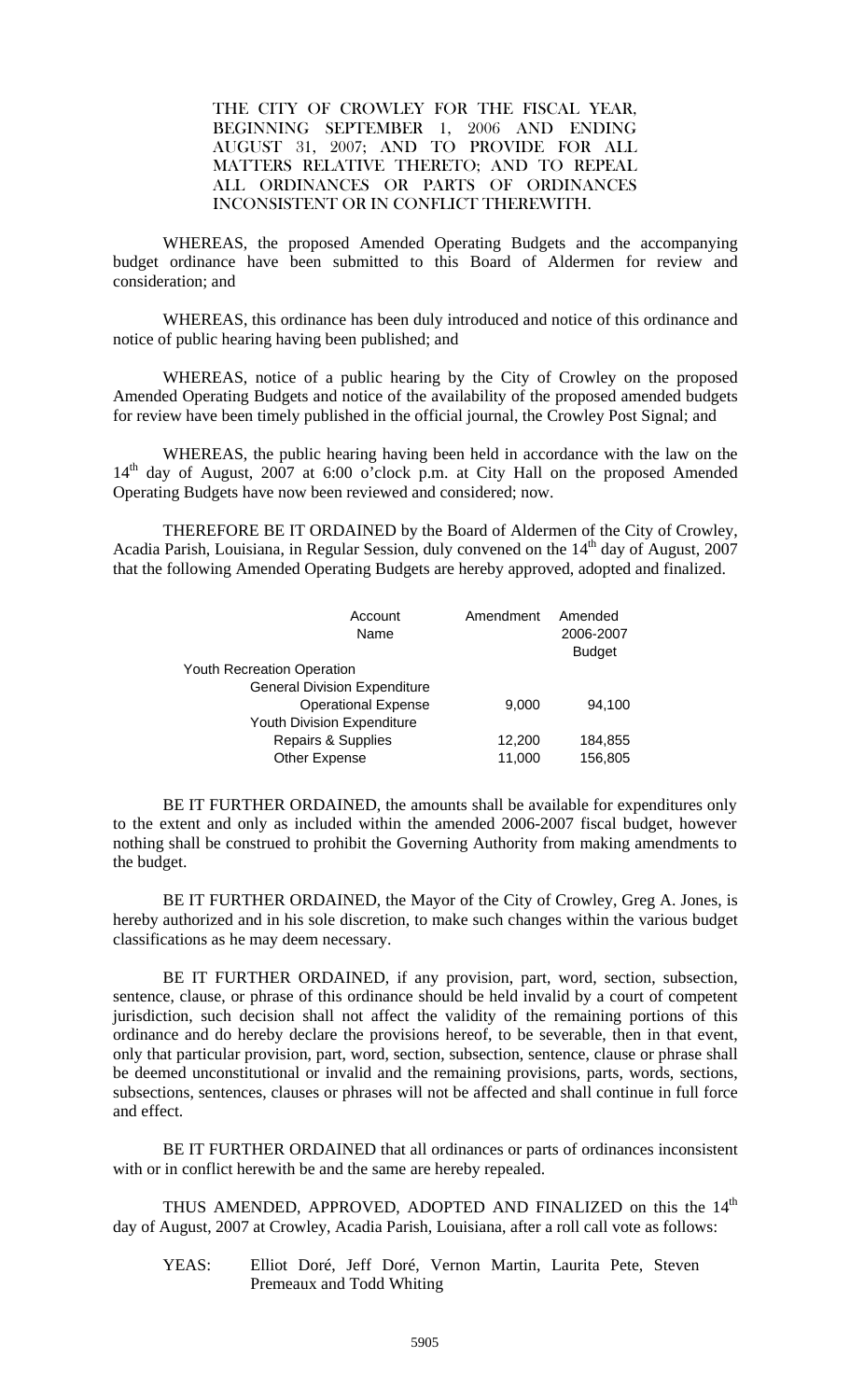NAYS: None

ABSTAIN: None

ABSENT: Lyle Fogleman, Mary Melancon and Kitty Valdetero

 $\overline{\phantom{a}}$  , and the contract of the contract of the contract of the contract of the contract of the contract of the contract of the contract of the contract of the contract of the contract of the contract of the contrac

ATTEST:

GREG A. JONES, Mayor

## JUDY L. ISTRE, City Clerk

\_\_\_\_\_\_\_\_\_\_\_\_\_\_\_\_\_\_\_\_\_\_\_\_\_\_\_\_\_\_\_\_

The following Ordinance was offered by Alderman Vernon Martin, duly seconded by Alderman Steven Premeaux and duly ordained and adopted.

#### ORDINANCE NO. 1370

AN ORDINANCE AMENDING AND ENLARGING THE CORPORATE BOUNDARIES OF THE CITY OF CROWLEY, ACADIA PARISH, LOUISIANA, (1) DEFINING THE BOUNDARY OF A TRACT OF LAND CONTAINING 5.07 ACRES, MORE OR LESS, SITUATED IN SECTION 32, TOWNSHIP 9 SOUTH, RANGE 1 EAST, ACADIA PARISH, LOUISIANA, WHICH IS TO BE INCLUDED WITHIN THE CORPORATE LIMITS OF THE SAID CITY; (2) TO PROVIDE THAT PROPERTY SO ANNEXED BE INCLUDED IN WARD ONE; (3) TO PROVIDE THAT THE PROPERTY SO ANNEXED BE ZONED R-1, RESIDENTIAL DISTRICT; AND (4) TO REDEFINE THE CORPORATE LIMITS OF THE CITY OF CROWLEY TO INCLUDE SAME; AND TO PROVIDE FOR ALL MATTERS RELATIVE THERETO; AND TO REPEAL ALL ORDINANCES OR PARTS OF ORDINANCES INCONSISTENT OR IN CONFLICT THEREWITH.

 WHEREAS, the Mayor and Board of Aldermen of the City of Crowley have received a petition for annexation of approximately 5.07 acres situated in Section 32, Township 9 South, Range 1 East from Acadia Oaks Estate L.L.C. owner of the property adjacent to the City of Crowley's western corporate boundary, along and adjacent to the Acadia Oaks Estate Subdivision, Phase I; and

 WHEREAS, the city of Crowley has received the certificate of the Assessor of Acadia Parish, Hon. Russell Benoit, certifying that all owners of the property assessed in the described area have petitioned for annexation of the property into the City of Crowley, and from the Registrar of Voters, Hon. Billie Meyer, certifying that there are no registered voters residing in the area to be annexed; and

 WHEREAS, this ordinance having been duly introduced and notice of this ordinance and notice of public hearing having been published; and

WHEREAS, a public hearing having been held in accordance with law on the  $14<sup>th</sup>$ day of August 2007 at 6:00 p.m.;

 NOW THEREFORE, BE IT ORDAINED by the Board of Aldermen of the City of Crowley, in regular session, duly convened, that:

 SECTION 1: Under the provisions of Louisiana Revised Statute 33:171 et seq., a petition addressed to the Mayor and Board of Aldermen of the City of Crowley, which petition has been on file continuously in the office of the Clerk of the municipality for more than ten (10) days prior to this ordinance, containing the written assent of all owners of the property sought to be annexed, which is more than twenty-five (25%) percent of the value of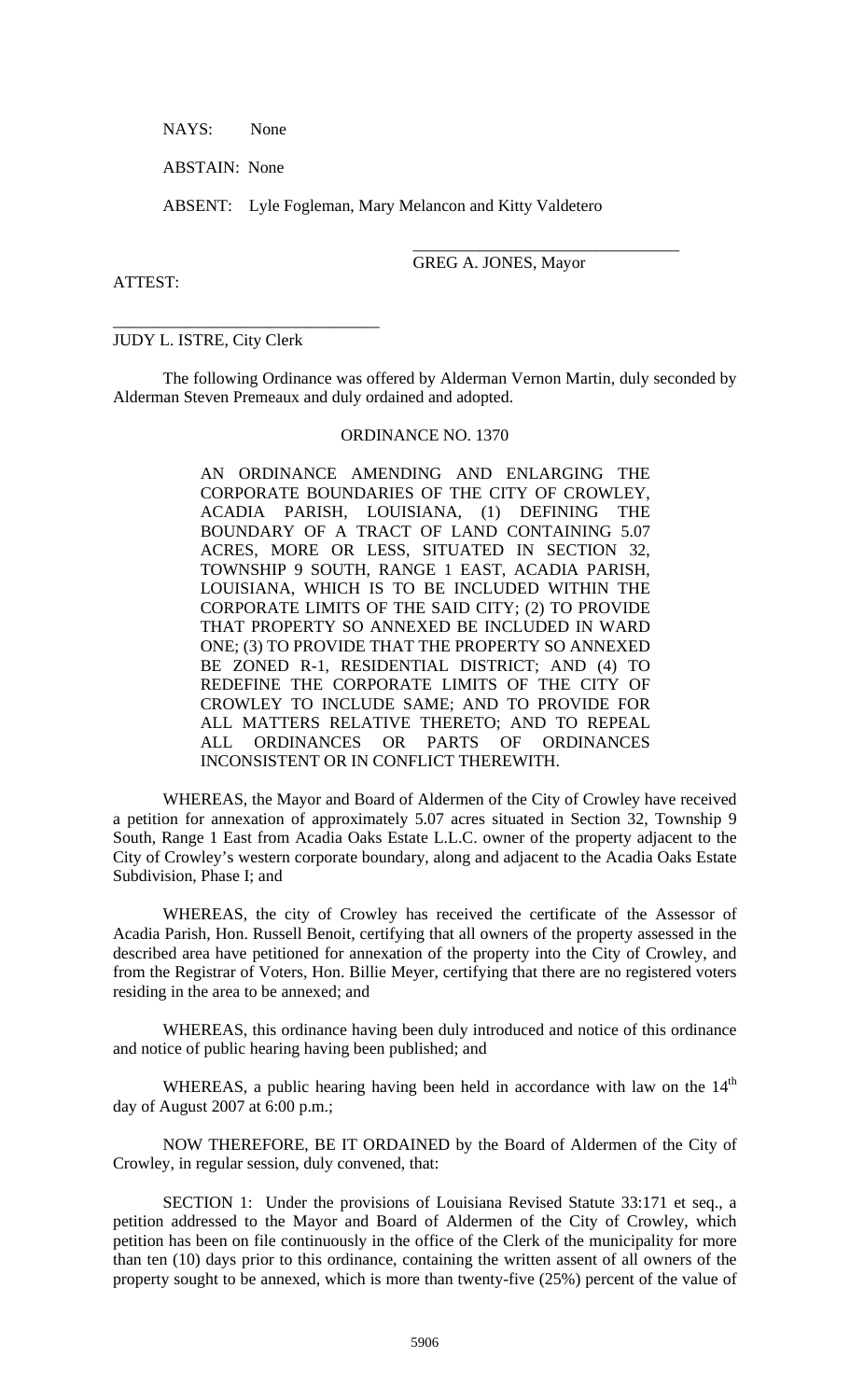the property assessed in taxes for the preceding year, as well as more than twenty-five (25%) percent of the number of the property taxpayers within said area hereinafter described, said petition having certain requirements and provisions in consideration for annexation, notice of the filing of the petition having been given by publication, the provisions of Louisiana Revised Statute 33:171 et seq. having been complied with, the notice of public hearing of this ordinance having been given as required by law, a public hearing having been held on August 14, 2007, on the adoption of the ordinance, questions of annexation, zoning requirements, the zoning of the various areas to be annexed, utility services and other matter having been considered and structured, the plat of subdivision by the property owners and utility-services, streets and road right of way easement having been approved, the hereinafter described area or territory is hereby included with the corporate limits of the boundaries of the City of Crowley, Louisiana, known as Acadia Oaks Estate Subdivision, Phase II which territory area is hereby defined with certainty and precision as follows, to wit:

That certain tract of land being 5.07 Acres, situated in T 9 S, R l E, Section 32, Acadia Parish, Louisiana, and described on the attached, to wit:

## EXHIBIT "A" LEGAL DESCRIPTION OF THE ANNEXATION OF ACADIA OAKS ESTATE PHASE II

 SECTION 2: BE IT FURTHER ORDAINED by the Board of Aldermen of the City of Crowley, in regular session duly convened, that said tract, be and the same is hereby made part of Ward One.

 SECTION 3: BE IT FURTHER ORDAINED by the Board of Aldermen of the City of Crowley that the said area be zoned R-1 Residential District.

 SECTION 4: BE IT FURTHER ORDAINED by the Board of Aldermen of the City of Crowley in regular session duly convened, that the corporate boundary of the City of Crowley is hereby amended and re-defined on the attached:

> EXHIBIT B "CORPORATE LIMITS OF THE CITY OF CROWLEY, LOUISIANA AS AMENDED AND ADOPTED ACCORDING TO ORDINANCE NO. 1370"

 SECTION 5: BE IT FURTHER ORDAINED that all ordinances or parts of ordinances inconsistent with or in conflict herewith be and the same are hereby repealed.

SECTION 6: This Ordinance shall take effect immediately upon its adoption.

THUS DONE AND ADOPTED on this the  $14<sup>th</sup>$  day of August 2007 at Crowley, Acadia Parish, Louisiana, after a roll call vote as follows:

YEAS: Elliot Doré, Jeff Doré, Vernon Martin, Laurita Pete, Steven Premeaux and Todd Whiting

NAYS: None

ABSTAIN: None

ABSENT: Lyle Fogleman, Mary Melancon and Kitty Valdetero

 $\overline{\phantom{a}}$  , and the contract of the contract of the contract of the contract of the contract of the contract of the contract of the contract of the contract of the contract of the contract of the contract of the contrac

GREG A. JONES, Mayor

ATTEST:

\_\_\_\_\_\_\_\_\_\_\_\_\_\_\_\_\_\_\_\_\_\_\_\_\_\_\_\_\_\_\_\_ JUDY L. ISTRE, City Clerk

The following Ordinance was offered by Alderman Steven Premeaux, duly seconded by Alderman Elliot Doré and duly ordained and adopted.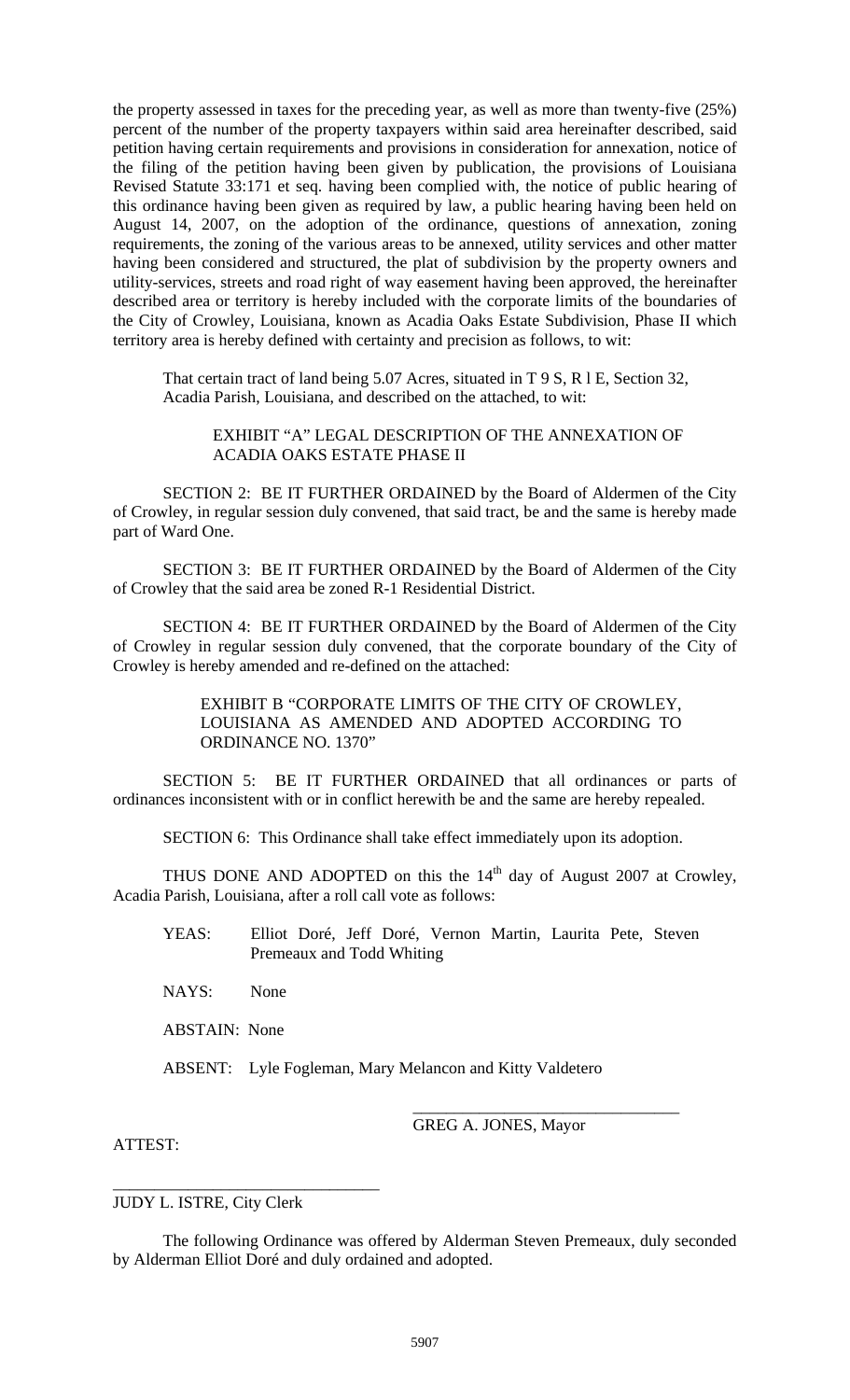## ORDINANCE NO. 1371

AN ORDINANCE TO AMEND AND RE-ENACT SECTION 12-2 OF CHAPTER 12 OF THE CODE OF ORDINANCES OF THE CITY OF CROWLEY TO PROVIDE FOR ANNUAL SICK LEAVE OF TEN (10) DAYS, FOR NON CIVIL SERVICE EMPLOYEES; TO PROVIDE MAXIMUM ACCUMULATION OF ANNUAL SICK LEAVE FOR A TERM OF THREE (3) YEARS; TO PROVIDE FOR FIVE (5) PERSONAL LEAVE DAYS ANNUALLY TO BE APPROVED BY THE DEPARTMENT HEAD WHICH SHALL NOT ACCUMULATE; TO PROVIDE THAT THE PROVISIONS THEREOF BE SEVERABLE REPEAT OR ALL PARTS OF THE ORDINANCES IN CONSISTENT ARE THERETO IN CONFLICT THEREWITH TO PROVIDE FOR ALL OF THE MATTER PERTAINING THERETO.

 WHEREAS, this ordinance has been duly introduced and notice of this ordinance and notice of public hearing having been published; and

WHEREAS, a public hearing having been held in accordance with law on the 14<sup>th</sup> day of August, 2007, at 6:00 o'clock p.m. at City Hall, Crowley, Louisiana; and

 WHEREAS, the Mayor and Board of Aldermen deem necessary to revise and restate a policy of sick leave and to add provisions for personal annual leave days to be taken upon approval of the Department Head and to provide for the administration thereof,

 NOW THEREFORE BE IT ORDAINED BY THE BOARD OF ALDERMEN OF THE CITY OF CROWLEY, ACADIA PARISH, LOUISIANA, IN REGULAR SESSION DULY CONVENED, THAT:

 SECTION 1: Section (12)-(2) of the code of Ordinances City of Crowley be in and is hereby amended to read as follows:

SEC.12-2. Sick Leave-For Non-Civil Service Employees

- (a) All persons employed full-time by the city shall be entitled to ten (10) days sick leave during each calendar year, which leave may be accumulated for a three (3) year period for a term of thirty (30) full days if not used during the year which same accrues.
- (b) This section shall not apply to civil service employees.
- (c) Each full-time employee shall be granted not more than five (5) days personal leave annually which shall be subject to approval by the Department Head after written application requesting leave. Personal leave days maybe used only during the calendar year earned and if not used during such year shall not accrue.

 SECTION 2: All ordinances or parts of ordinances inconsistent with or in conflict herewith are and the same are hereby repealed;

THUS DONE AND ADOPTED in regular session duly convened on this the  $14<sup>th</sup>$  day of August, 2007, at Crowley, Acadia Parish, Louisiana, after a roll call vote as follows:

- YEAS: Elliot Doré, Jeff Doré, Vernon Martin, Laurita Pete, Steven Premeaux and Todd Whiting
- NAYS: None
- ABSTAIN: None
- ABSENT: Lyle Fogleman, Mary Melancon and Kitty Valdetero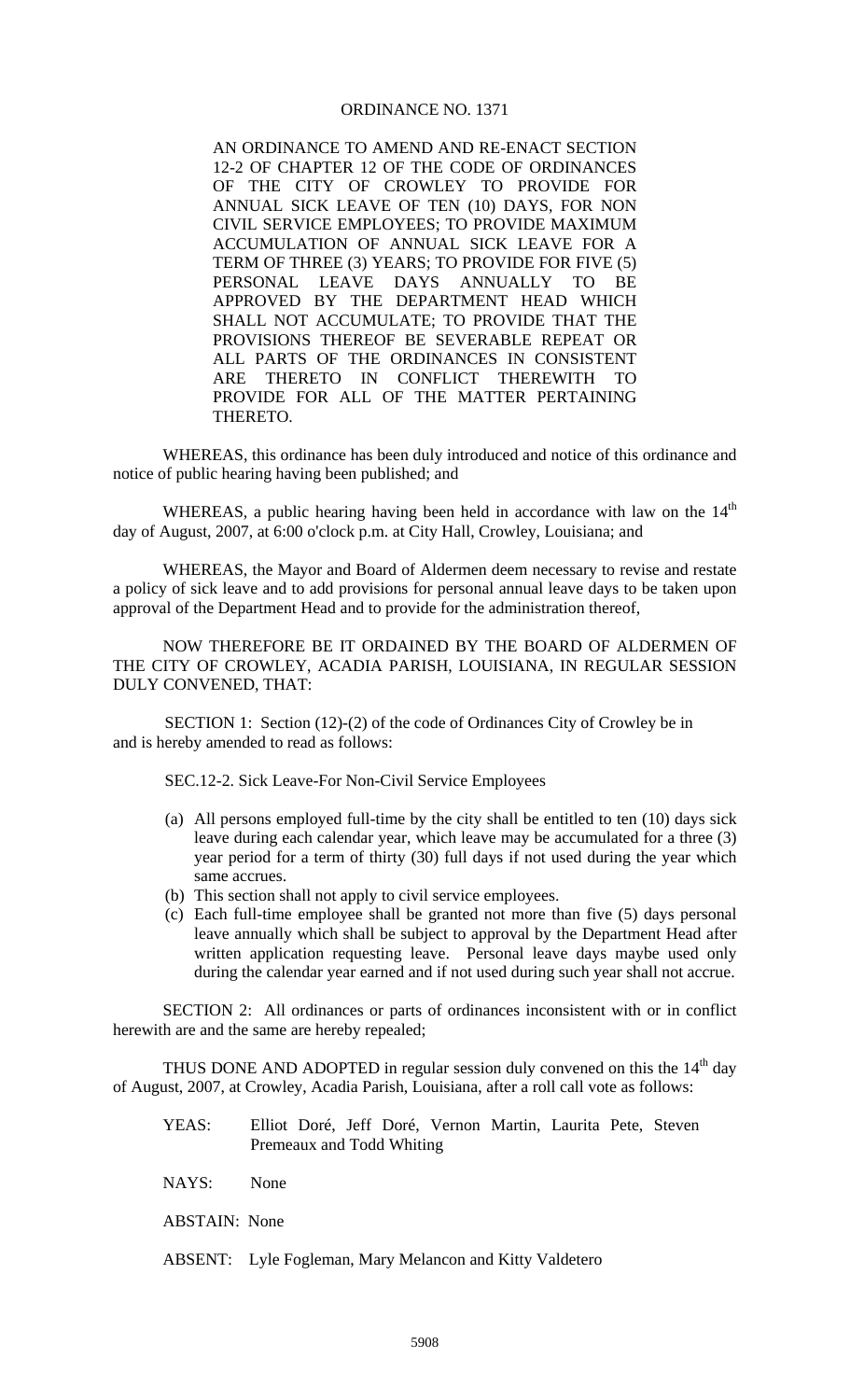#### ATTEST:

GREG A. JONES, Mayor

### JUDY L. ISTRE, City Clerk

\_\_\_\_\_\_\_\_\_\_\_\_\_\_\_\_\_\_\_\_\_\_\_\_\_\_\_\_\_\_\_\_

The following Ordinance was offered by Alderman Steven Premeaux, duly seconded by Alderman Vernon Martin and duly ordained and adopted.

## ORDINANCE NO. 1372

 $\overline{\phantom{a}}$  , and the contract of the contract of the contract of the contract of the contract of the contract of the contract of the contract of the contract of the contract of the contract of the contract of the contrac

AN ORDINANCE TO AMEND THE COMPREHENSIVE ZONING ORDINANCE OF THE CITY OF CROWLEY, LOUISIANA BY AMENDING, RECLASSIFYING AND RE-ZONING THOSE CERTAIN LOTS OR PARCEL OF GROUND KNOWN AND DESCRIBED AS LOTS 4, 5, 6, AND 7 OF BLOCK 149 OF THE ORIGINAL CITY OF CROWLEY FROM "R-3 RESIDENTIAL" TO "C-2 NEIGHBORHOOD SHOPPING" AND TO PROVIDE FOR ALL MATTERS RELATIVE THERETO AND REPEALING ALL ORDINANCES OR PARTS THEREOF IN CONFLICT HEREWITH TO THE EXTENT OF SUCH CONFLICT.

 WHEREAS, the Planning and Zoning Commission having recommended the rezoning of the property; and

 WHEREAS, it is the finding of the Board of Aldermen that the most appropriate and consistent use of the property is within the classification of seat two (2) "neighborhood shopping"

 WHEREAS, it is the finding of the Board of Aldermen that the new classification will make available property for needed residential development and growth without unduly burdening or altering the character of the adjacent residential neighborhoods and protect the residents from incompatible commercial and industrial uses; and

 WHEREAS, this ordinance has been duly introduced and notice of public hearing of adoption of this ordinance having been published; and

 WHEREAS, the property having been used by the owners of the property for business offices which uses are consistent with the permitted uses allowed in seat (2) neighborhood shopping; and

WHEREAS, a public hearing having been held in accordance with law on the  $14<sup>th</sup>$ day of August, 2007, at 6:00 o'clock p.m. at City Hall, Crowley, Louisiana; and

 NOW THEREFORE BE IT ORDAINED BY THE BOARD OF ALDERMEN OF THE CITY OF CROWLEY, ACADIA PARISH, LOUISIANA, IN REGULAR SESSION DULY CONVENED THAT:

 SECTION 1: Appendix A of the Code of Ordinances by reference be and it is hereby amended and re-enacted to amend and reclassify the property known and described as Lots 4, 5, 6 & 7 of Block 149 of the Original City of Crowley from "R-3 Residential" to C-2 Neighborhood Shopping" and that the "Zoning Map" of the City of Crowley be in the same is hereby Amended and re-enacted to show the said property is within the boundary of said District seat two (2) on the "Zoning Map" of the City of Crowley.

 SECTION 2: The "Zoning Map" of the City of Crowley which is made part of the "Zoning Ordinance", shall include the above described property within the boundary as an as an "C-2 Neighborhood Shopping District".